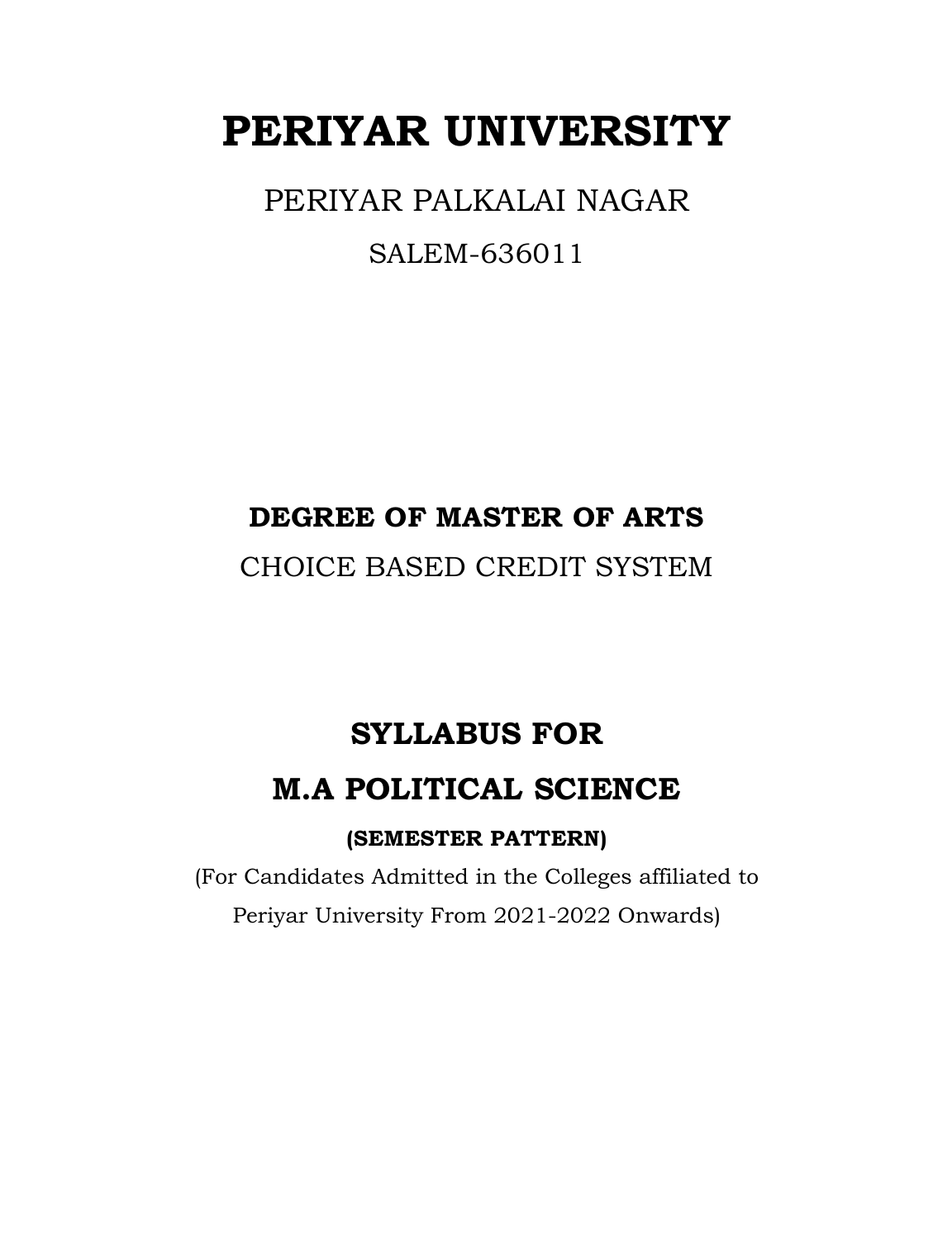#### **REGULATIONS**

#### **OBJECTIVES OF THE COURSE**

 Political Science as a discipline of study is basically known as study of the State, Government and its linkage with people. Traditionally, it covered the study of man in the process of governing himself. Today, Political Science encompasses the study of Man in relation to the State, Society, Nation and the World. It deals with not merely the structure of governments and administration and study of political theories but also it covers various aspects of human life, rights and duties of the citizens. Political Science has today entered into various aspects of day to dayaffairs of the Government as well as Citizens. It has assumed an inter-disciplinary character.

The proposed post graduate course in Political Science is designed in the light of these new dimensions of political science in the changing world. It will impart basic principles, political ideologies, important concepts of the subject as well as it covers the latest developments in local, state, national, world politics and governments.

Political Science subject is one of the most important subjects in all the competitive Exams, especially in IAS, IPS, UPSC, TNPSC, UGC and SET Exams. A student within-depth knowledge of Indian Constitution, Political Science and International Politics are much better equipped to successfully handle various questions and gain crucial marks.

#### **CONDITION FOR ADMISSION**

A candidate who has passed B.A., Degree of Periyar University or any of the degree of any other university accepted by Periyar University as equivalent there to subject to such condition as may be prescribed thereto are permitted to appear and qualify for the M.A., Degree examination of affiliated colleges after a course of study of two academic years.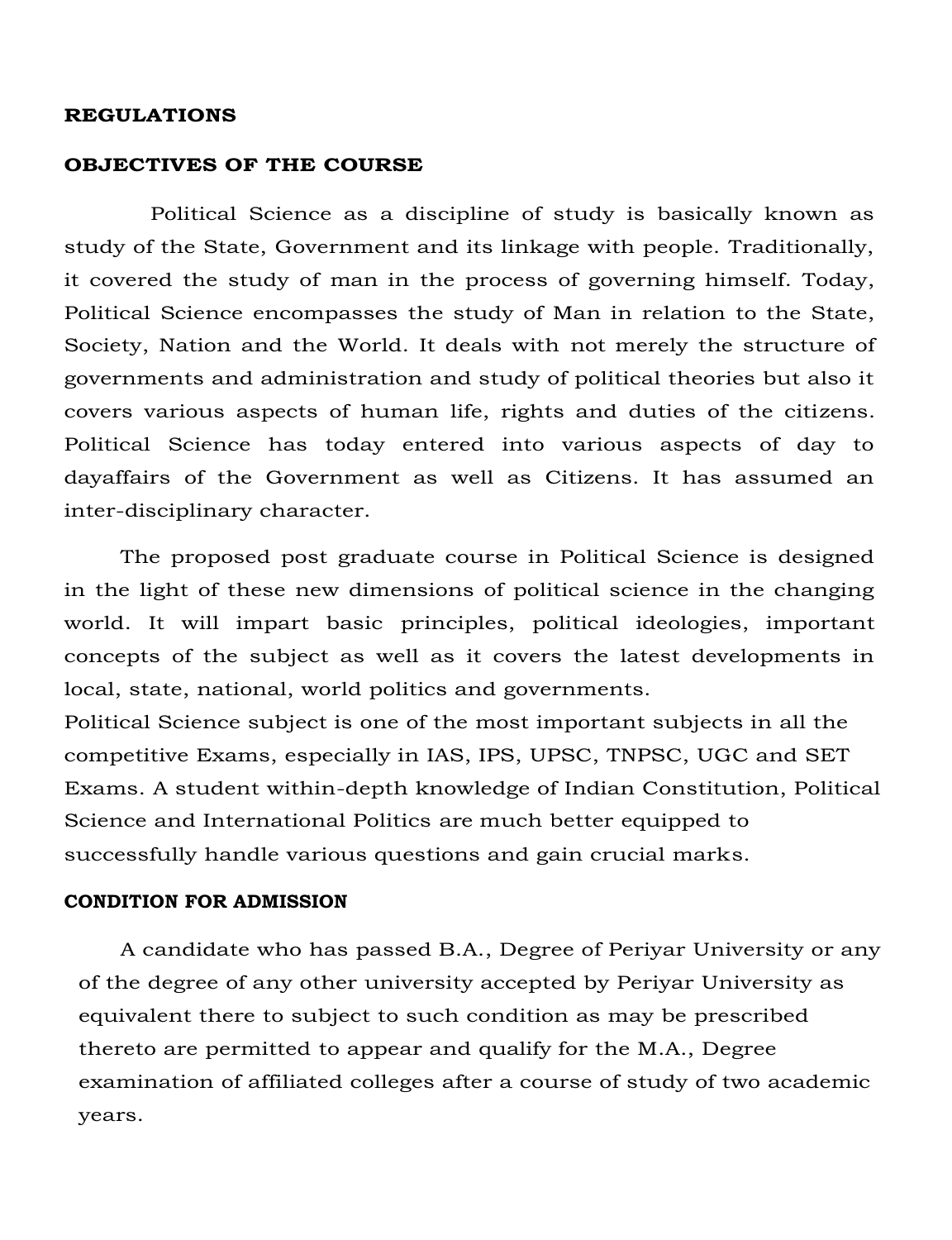#### **DURATION OF THE COURSE**

The course for the degree of M.A (Political Science) shall consist of two academic years divided into I Year and II Year. Each Year will consist of two Semesters.

1.First Year Semester I

Semester II

II. Second Year Semester III

Semester-IV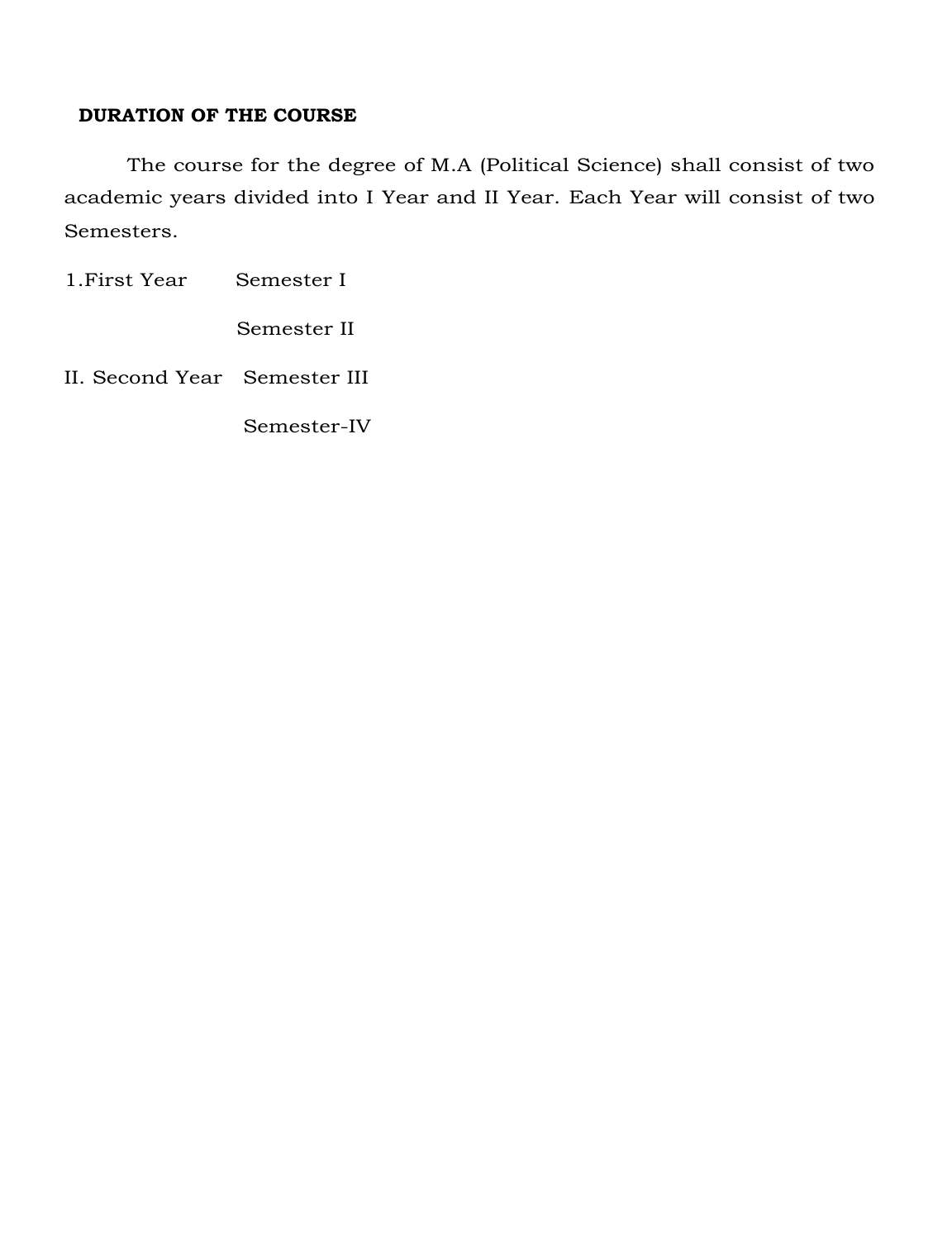### **COURSE OF STUDY AND SCHEME OF EXAMINATION**

| Sem | Course     | <b>Course Title</b>                                    | <b>Hours</b> | Credits | Internal<br>Marks | <b>External</b><br><b>Marks</b> | <b>Total</b><br>Marks |
|-----|------------|--------------------------------------------------------|--------------|---------|-------------------|---------------------------------|-----------------------|
|     | Core I     | <b>Political Science:</b><br>Theory and<br>Concepts    | 5<br>25<br>6 |         | 75                | 10<br>O                         |                       |
| T   | Core II    | Indian Political<br>Thought                            | 6            | 4       | 25<br>75          |                                 | 10<br>O               |
|     | Core III   | Government and<br>Politics of Tamil Nadu<br>since 1900 | 6            | 4       | 25                | 75                              | 10<br>O               |
|     | Core IV    | <b>Indian Society</b>                                  | 6            | 4       | 25                | 75                              | 10<br>O               |
|     | Elective I | Constitutional Law of<br>India                         | 6            | 4       | 25                | 75                              | 10<br>O               |
|     |            | <b>TOTAL</b>                                           | 30           | 21      |                   |                                 |                       |

#### **SEMESTER I**

#### **SEMESTER II**

| <b>Sem</b>               | Course                           | <b>Course Title</b>                                                      | <b>Hours</b> | <b>Credits</b> | Internal<br><b>Marks</b> | <b>External</b><br><b>Marks</b> | <b>Total</b><br><b>Marks</b> |
|--------------------------|----------------------------------|--------------------------------------------------------------------------|--------------|----------------|--------------------------|---------------------------------|------------------------------|
|                          | Core V<br>International Politics |                                                                          | 6            | 5              | 25                       | 75                              | 100                          |
|                          | Core VI                          | Western Political Thinkers                                               | 5            | 5              | 25                       | 75                              | 100                          |
| $\mathbf{H}$             | Core VII                         | Modern Political Systems<br>(UK, USA, France and Japan)                  | 6            | $\overline{4}$ | 25                       | 75                              | 100                          |
|                          | Elective II                      | Legislative Procedures in<br>5<br>India                                  |              | $\overline{4}$ | 25                       | 75                              | 100                          |
| $($ or $)$<br><b>EDC</b> |                                  | Indian Constitution<br>Political Science for Competitive<br>Examinations | 6            | $\overline{4}$ | 25                       | 75                              | 100                          |
|                          | Common<br>Paper                  | Human Rights                                                             | 2            |                | 25                       | 75                              | 100                          |
|                          | Add-on-<br>Field Visit<br>course |                                                                          |              |                |                          |                                 |                              |
|                          | <b>TOTAL</b>                     |                                                                          | 30           | 22             |                          |                                 |                              |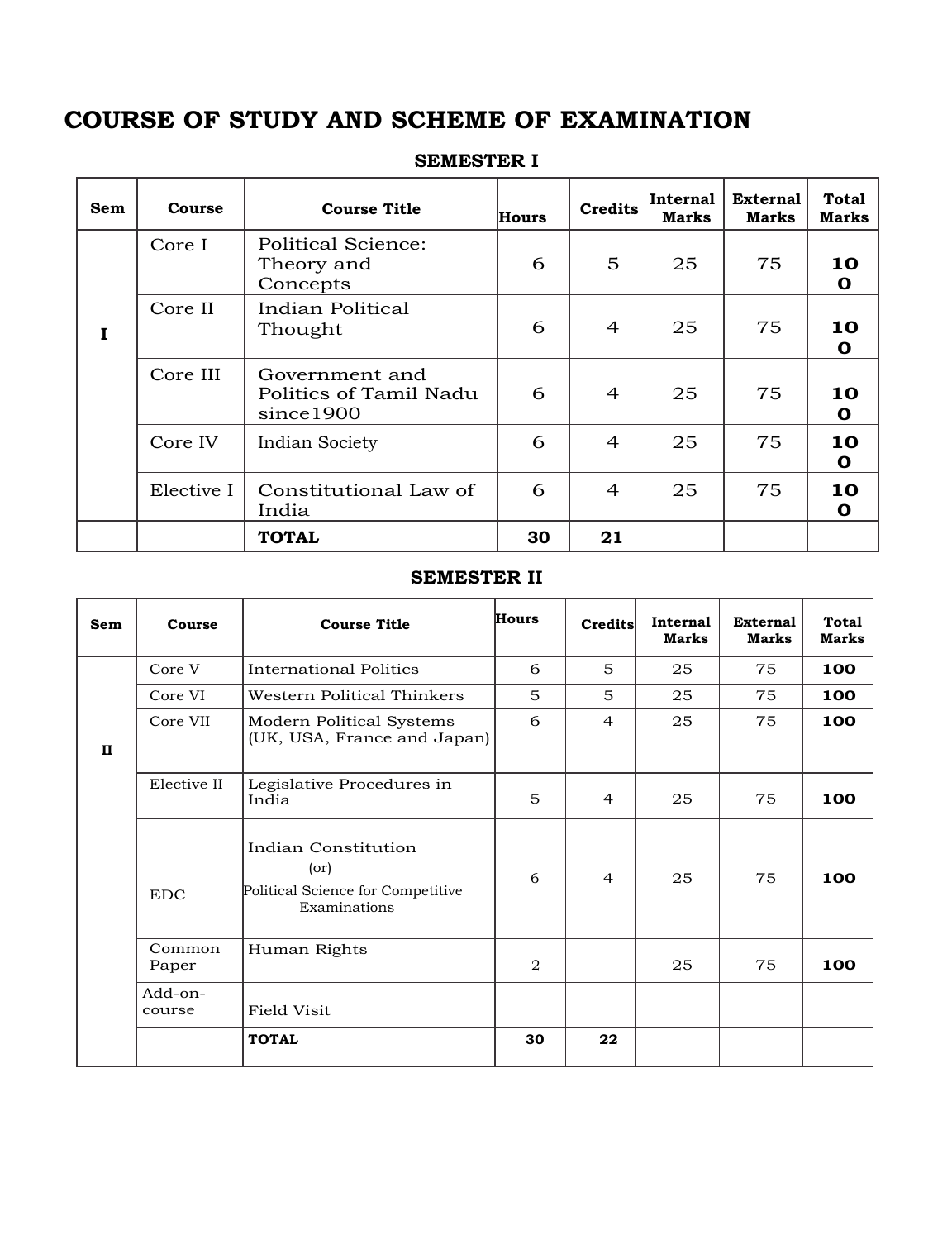| <b>Sem</b>    | Course                                              | <b>Course Title</b>          | Hour<br>s | Credits        | Internal<br><b>Marks</b> | <b>External</b><br><b>Marks</b> | <b>Total</b><br>Marks |
|---------------|-----------------------------------------------------|------------------------------|-----------|----------------|--------------------------|---------------------------------|-----------------------|
|               | Core-VIII<br>Principles of Public<br>Administration |                              | 5         | 5              | 25                       | 75                              | 100                   |
| III           | Core IX                                             | 5<br>Indian Administration   |           | 4              | 25                       | 75                              | 10<br>O               |
|               | Core X                                              | Modern Political<br>Analysis | 5         | $\overline{4}$ | 25                       | 75                              | 10<br>O               |
|               | Core XI<br>Foreign Policy of India                  |                              | 6         | 5              | 25                       | 75                              | 10<br>O               |
|               | Core XII                                            | Local Government in<br>India | 5         | $\overline{4}$ | 25                       | 75                              | 10<br>O               |
| Elective<br>Ш |                                                     | $E - Governance$             | 4         | 3              | 25                       | 75                              | 10<br>O               |
|               |                                                     |                              | 30        | 25             |                          |                                 |                       |

#### **SEMESTER III**

#### **SEMESTER IV**

| Sem                       | Course    | <b>Course Title</b>                        |    | Credits        | <b>Internal</b><br><b>Marks</b> | <b>External</b><br><b>Marks</b> | <b>Total</b><br>Marks |
|---------------------------|-----------|--------------------------------------------|----|----------------|---------------------------------|---------------------------------|-----------------------|
|                           | Core XIII | <b>Public Policy Analysis</b>              | 6  | 5              | 25                              | 75                              | 10<br>O               |
| IV                        | Core XIV  | Social and Political<br>Movements in India |    | $\overline{4}$ | 25                              | 75                              | 10<br>O               |
|                           | Core XV   | Research Methodology                       | 6  | 5              | 25                              | 75                              | 10<br>$\Omega$        |
| Core XVI Issues in Indian |           | Democracy                                  | 6  | $\overline{4}$ | 25                              | 75                              | 10<br>Ω               |
|                           |           | Core XVII Project Work & Viva-Voce         | 6  | $\overline{4}$ | 75                              | 25                              | 10<br>$\Omega$        |
|                           |           |                                            | 30 | 22             |                                 |                                 |                       |

#### **Total Hours-120 Total Credits-90**

#### **EXAMINATIONS**

There shall be examinations at the end of each semester ordinarily during November/ December for odd semesters and during April/May for even semesters. The examination shall be three hours duration to each paper.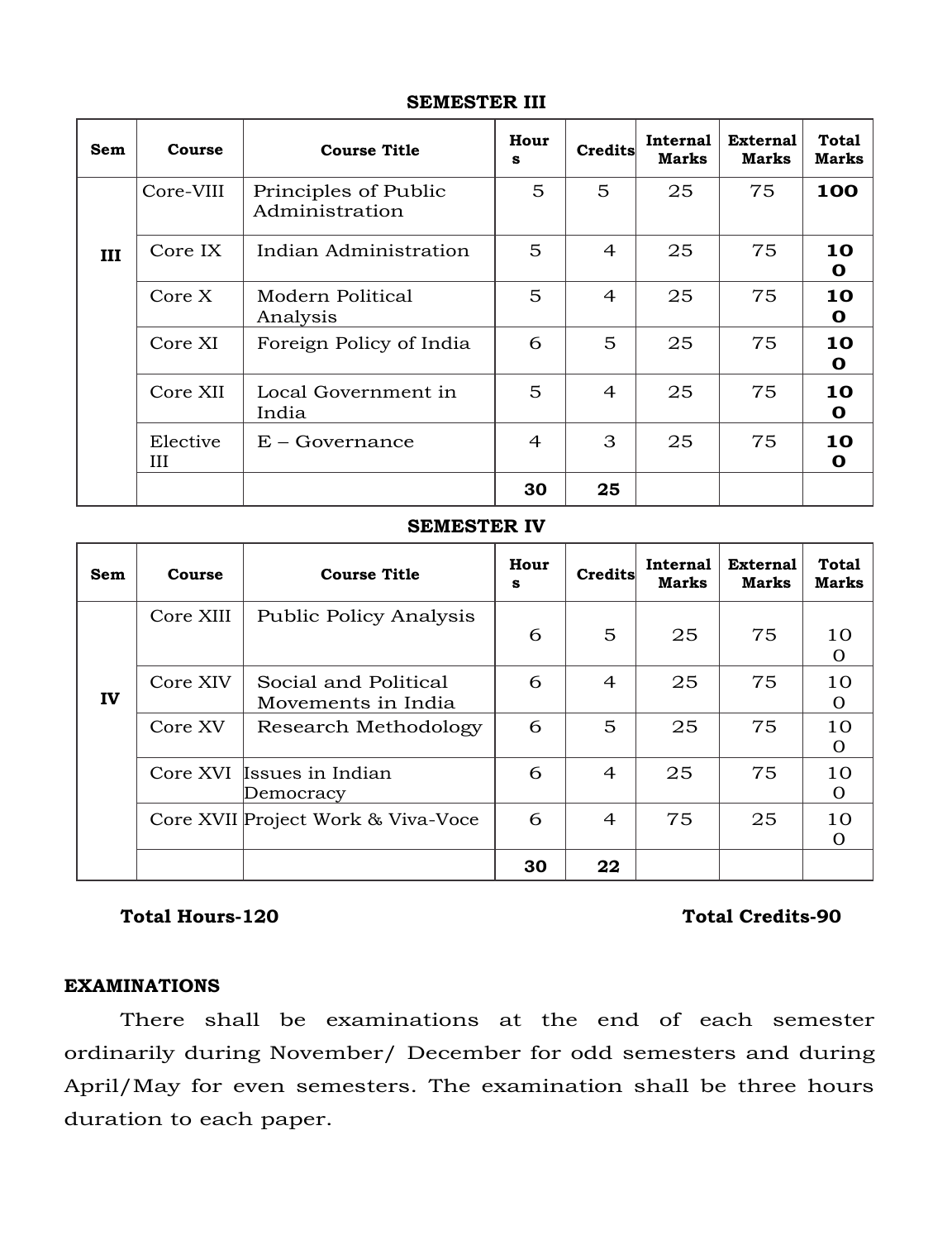The candidate failing in any subject(s) will be permitted to appear for each failed subject(s) in the subsequent examination.

The examination consists of Internal Assessment (IA) and Semester Examination (SE).

IA marks for Theory Paper:

| Attendance |               |  | 5 <sub>marks</sub> |
|------------|---------------|--|--------------------|
|            | 1. Seminar    |  | 5marks             |
|            | 2. Assignment |  | 5marks             |
|            | 3. Test       |  | 10marks            |
|            |               |  |                    |
|            |               |  |                    |
|            |               |  |                    |

**Total 25 marks**

 **--------------**

#### **PASSING MINIMUM**

A candidate shall be declared to have passed the examination if the candidate secures not less than 50% marks in semester examinations and internal assessment in each course-A minimum of 38 marks out of 75 in semester examinations and a minimum of 12 marks out of 25 in the internal assessment. For the project work and viva–voce, a candidate should secure 50% the marks for pass. The candidate should compulsorily attend the viva-voce to secure pass in the paper. Candidates who do not obtain the required minimum marks for a pass in a course or in a project report shall be required to appear and pass the same at a Subsequent appearance.

#### **CLASSIFICATION OF SUCCESSFUL CANDIDATE**

Candidates who secured not less than 60% of aggregate marks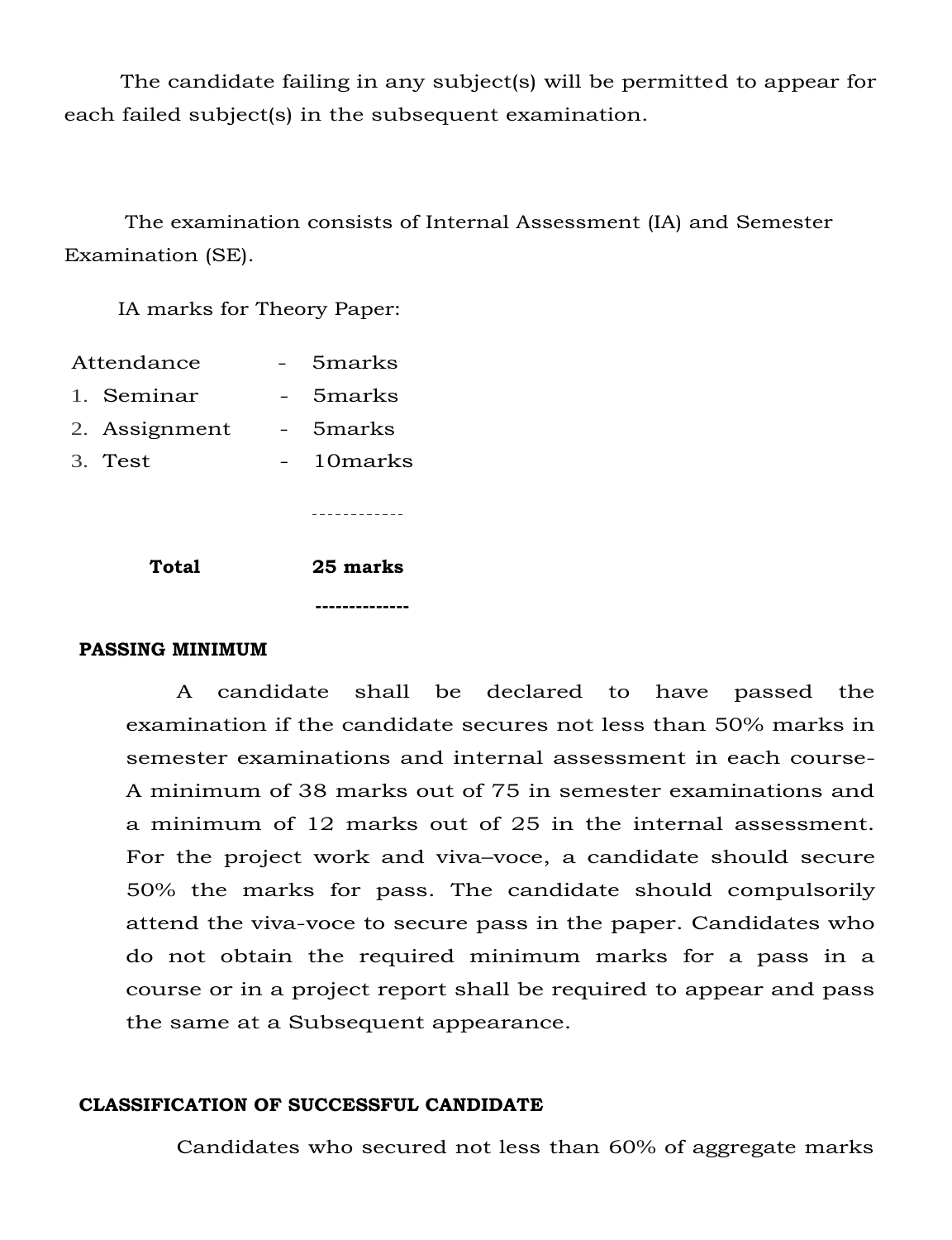in the whole examinations shall be declared to have passed the examination with FIRSTCLASS. All other successful candidates shall be declared to have passed with SECONDCLASS.

Candidates who have obtained 75% of the marks in aggregate shall be deemed to have passed the examination in FIRSTCLASS WITH DISTINCTION, provided they passed all the examinations prescribed for the course in the first appearance.

#### **RANKING**

Candidate who passed all the examinations prescribed for the course in the FIRST ATTEMPT ONLY is eligible for classification /Ranking /Distinction

At the end of the fourth semester Viva-Voice will be conducted on the basis of the Project Report/Dissertation submitted by the student. The project work should be an individual work.

#### **TESTS ON THEORY SUBJECTS**

In order to award 10 marks for the test component, three tests one Each subject will be conducted of which the average of higher two scores will be taken into account.

#### **ATTENDANCE**

| Marks                           | . Mark         | 2 Marks       | 3 Marks        | 4 Marks | 5 Marks        |
|---------------------------------|----------------|---------------|----------------|---------|----------------|
| Percentage<br>lof<br>Attendance | $75% -$<br>80% | $81\% - 85\%$ | $86% -$<br>90% | 91%-95% | $96% -$<br>100 |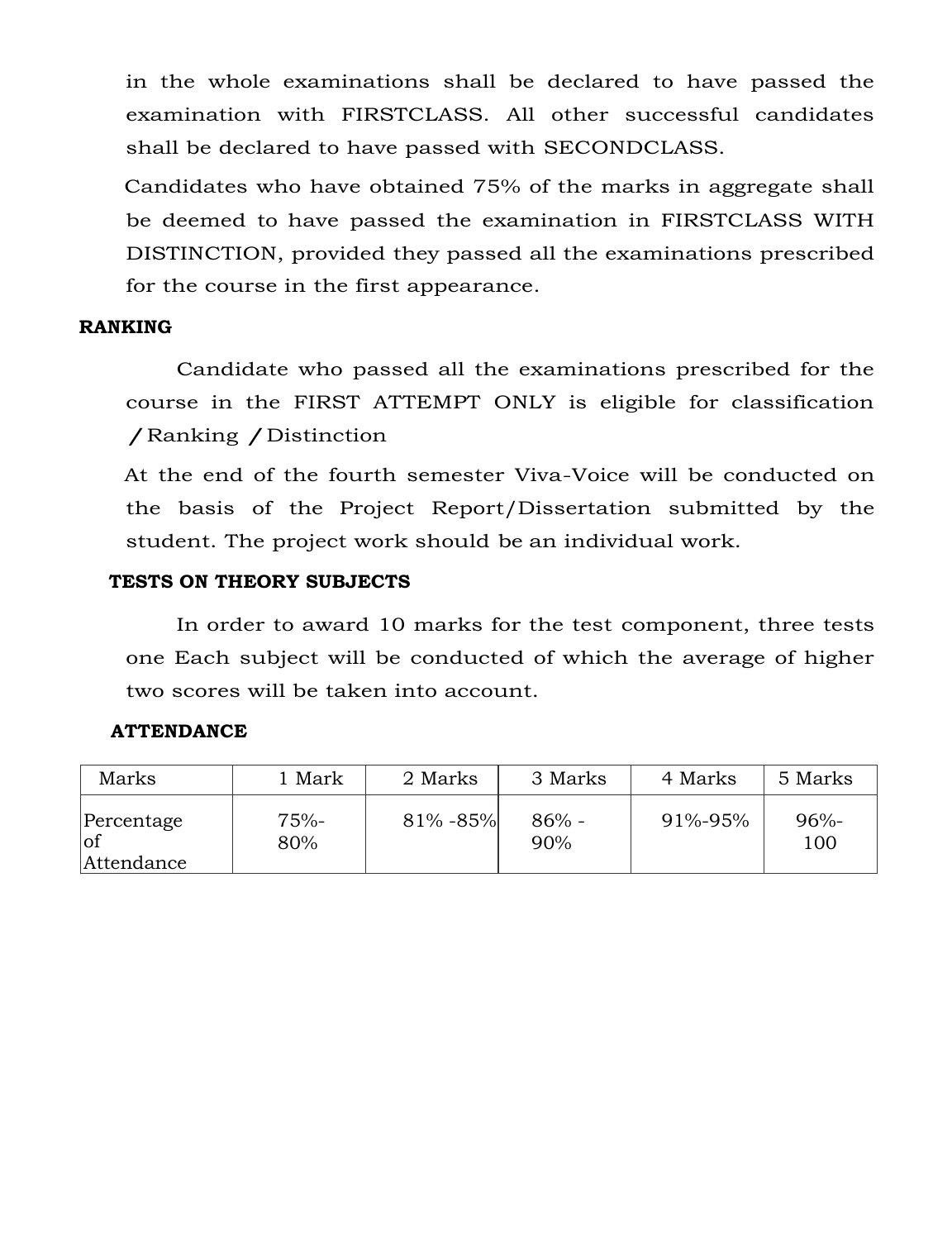#### **SCHEME OF EXAMINATIONS**

The Scheme of Examinations for different semesters shall be as follows.

#### **QUESTION PATTERN**

#### **A) FOR THEORY**

Time: 3Hours Max.Marks:75

#### **PART-A (15x1=15Marks)**

(Answer all Questions)

(Three Questions from each unit)

#### **PART-B (2x5=10Marks)**

(Answer any 2 Questions

(All Units should be represented)

#### **PART-C(5x10=50Marks)**

Answer All Questions

(Two Questions from each unit with Internal Choice)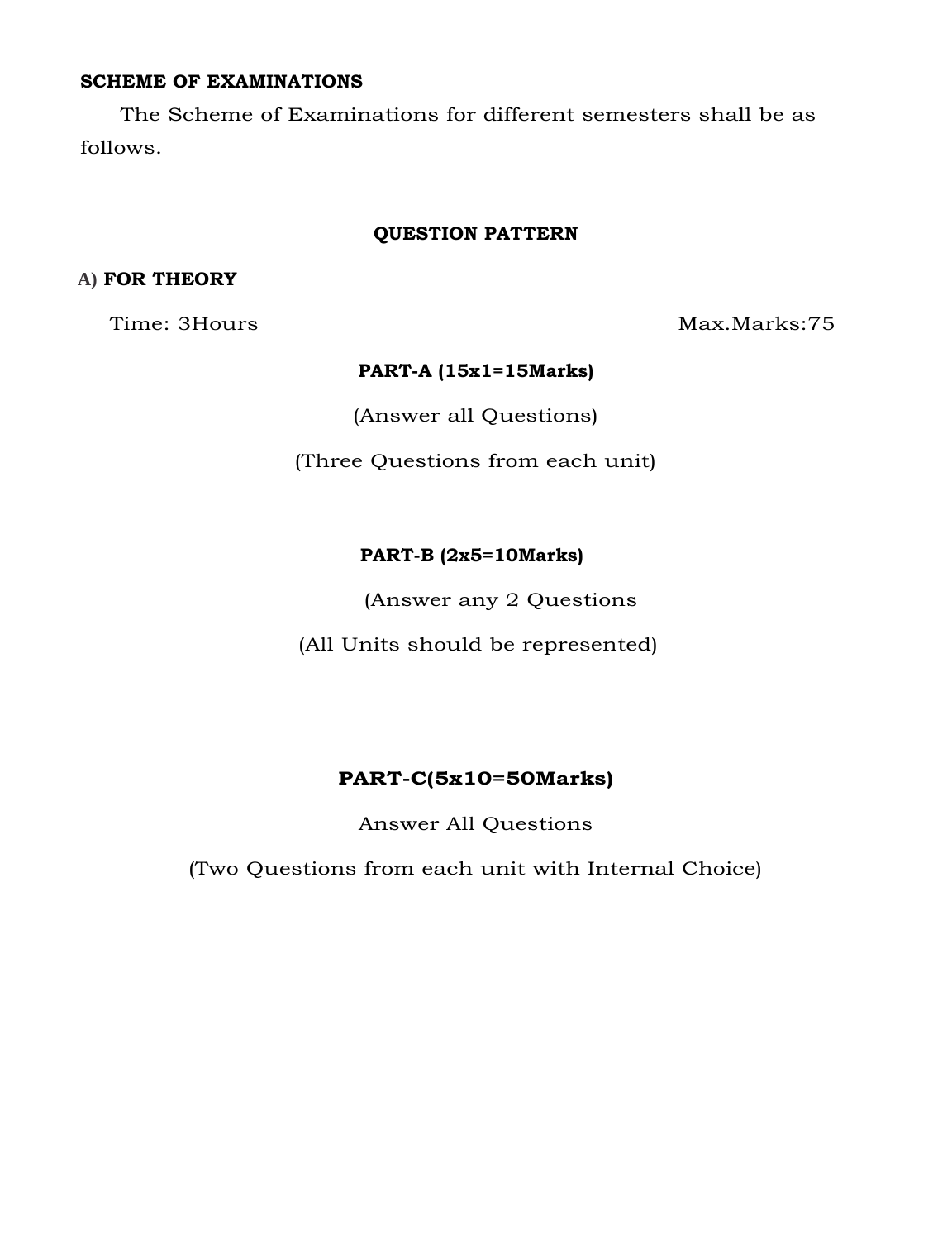#### **B) PROJECT WORK**

Project work shall be completed by working outside the regular teaching hours. Project work shall be carried out under the supervision of a teacher in the concerned department. A candidate may, however, in certain cases be permitted to work on the project in a Research Organization on there commendation of the Supervisor. There should be an internal assessment and external assessment for the project work. The external evaluation of the Project work is followed by presentation of work including dissertation & Viva Voce.

#### **Project Evaluation**

Project Marks-75 Marks (Passing Minimum 50%=75 Marks)

Viva-Voce-25 Marks (Passing Minimum 50%=13 Marks)

#### **Guidelines for the Project Work**

- a. Students should do their project in the fourth semester.
- b. Each Internal guide shall have maximum of eight students.
- c. The Students should prepare three copies of the dissertation and submit the same at end of the Semester for the evaluation of examiners. After Evaluation one copy is to be retained in the Department and one copy to control the student can hold one copy.
- d. Format for the Title page, Certificate, Declaration and Contents page are enclosed in Annexure–I
- e. Sample format of dissertation is enclosed in Annexure-II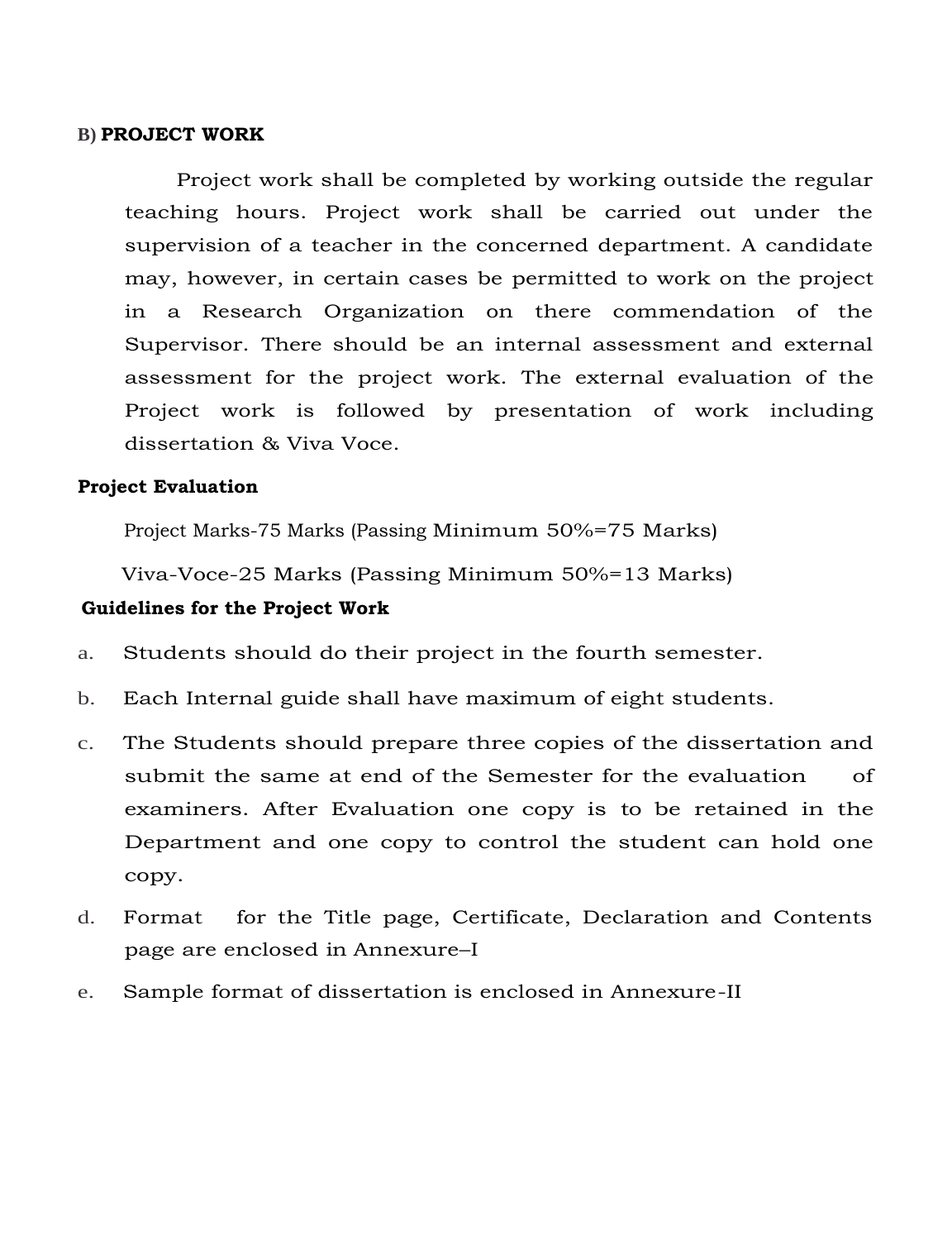#### **M.A POLITICAL SCIENCE SEMESTER-I CORE I - POLITICAL SCIENCE: THEORY AND CONCEPTS**

#### **UNIT-I Introduction**

Nature and significance of political theory– Political Theory and Political Science: Their Mutual Relationship – Meaning, Nature and Scope of political science – Debate on decline of Political theory.

#### **UNIT-II Concepts**

Liberty – Equality and Justice – Power and Authority - Political culture – Political socialization and Recruitment – Globalization – Sustainable development.

#### **UNIT-III Theories**

Theories on the evolution and functions of the State – Theories of Development – Theory of social change.

#### **UNIT-IV Political Ideology – I**

Liberalism and Neo–Liberalism – Individualism – Utilitarianism –

Socialism - Marxism – Guild socialism – Syndicalism

#### **UNIT-V Political Ideology – II**

Idealism – Gandhism – Nazism – Fascism - modernism and postmodernism – Structuralism – Deconstruction theory.

- 1) Gilchrist R.N., *Principles of Political Sciences,* Orient LongmanMadras,1983.
- 2) Appadurai A., *The Substances of Politics,* Oxford University Press, India Madras 1974.
- 3) Amal Rayand Bhattacharya, *Political Theory: Ideas and Institutions,* The World Press, Calcutta,
- 4) R.C. Agarwal, *Political Theory,* New Delhi, S. Chand and Company,2008.
- 5) Johari J.C., *Principles of Modern Political Science,* Publications Pvt. Ltd, New Delhi,1989.
- 6) R. L. Gupta, *Political Theory: New Concepts; New Perspectives,* Sulmans Chands & Sons , New Delhi, 1998.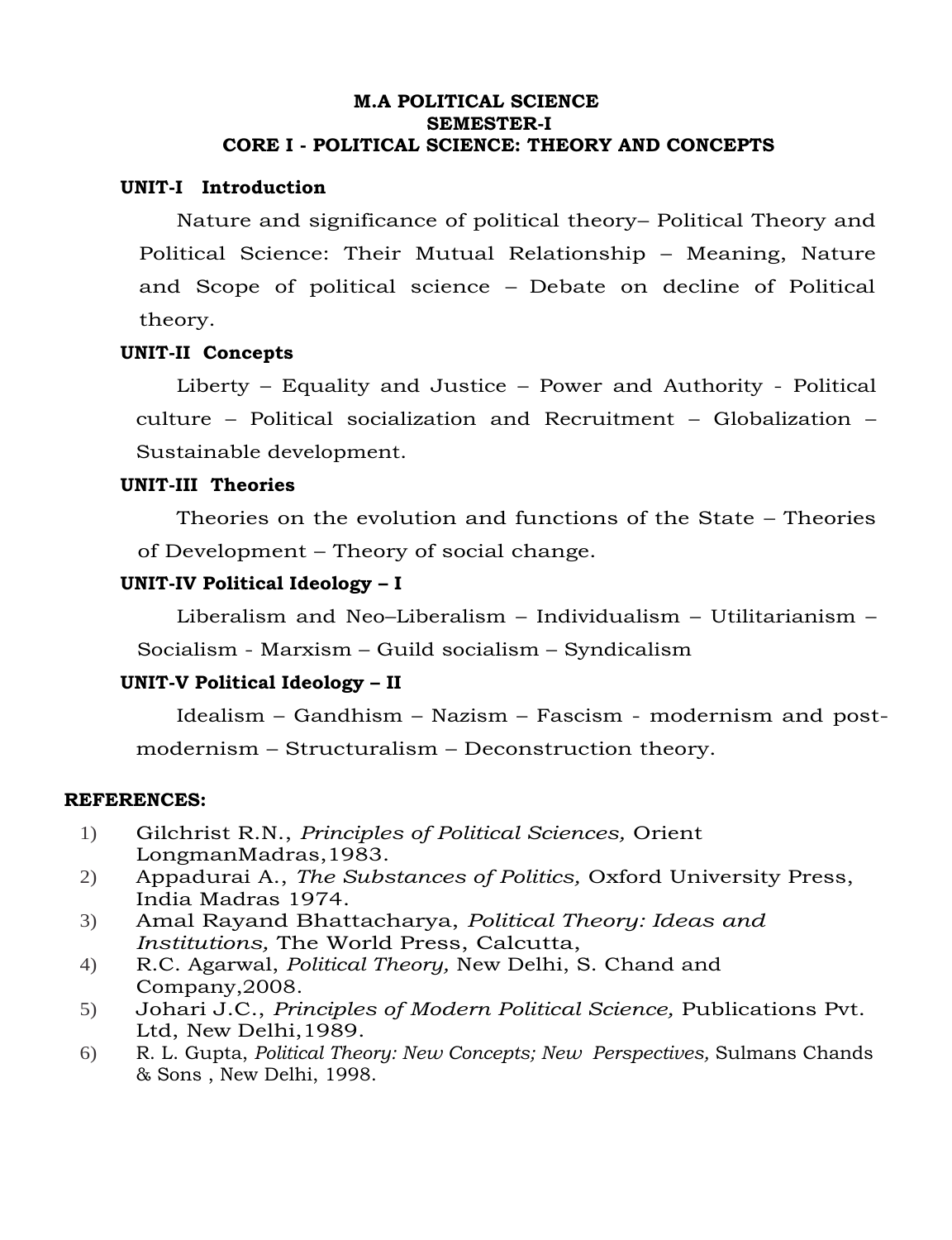#### **M.A POLITICAL SCIENCE SEMESTER-I CORE – II INDIAN POLITICAL THOUGHT**

#### **UNIT-I**

Raja Ram Mohan Roy – Swamy Dayananda Saraswathi – Swamy Vivekananda – Sri Aurobindo.

#### **UNIT-II**

Bal Gangadhar Tilak – Gopala Krishna Gokhale – Subash Chandra Bose - Sir Syed Ahemed khan.

#### **UNIT-III**

Gandhi –- Jawaharlal Nehru –- V.D. Savarkar - Muhammad Ali Jinnah.

#### **UNIT-IV**

M.N. Roy– Jaya Prakash Narayan – Ram Manohar Lohia.

#### **UNIT-V**

B.R. Ambedkar – Periyar E.V. Ramasamy – C.N. Annadurai.

- 1. Kazghgam, Tirukkural *Text, Translation in Verse* by Rev.Dr.G.V.Pope.
- 2. University of Madras,*Thirukkural: Thirumathi Surname Endowment Lectures*, Madras: University of Madras, 1971.
- 3. Varma V.P., Modern Indian Political Thought, Lakshmi Narayan Agarwal, Agra, 2001.
- 4. Sharama P., *Ancient Indian Political Institution,* Meenakshi Prakasan, Meerut,2002.
- 5. Goshal U.N, *History of Indian Political Ideas,* Oxford University Press.
- 6. Prem Arora, *Indian Political Thought,* Book hieves Publications, New Delhi, 2010.
- 7. *Mahatma Gandhi, My Experiments with Truth,* Navajeevan Publishing House, Ahmedabad,2012.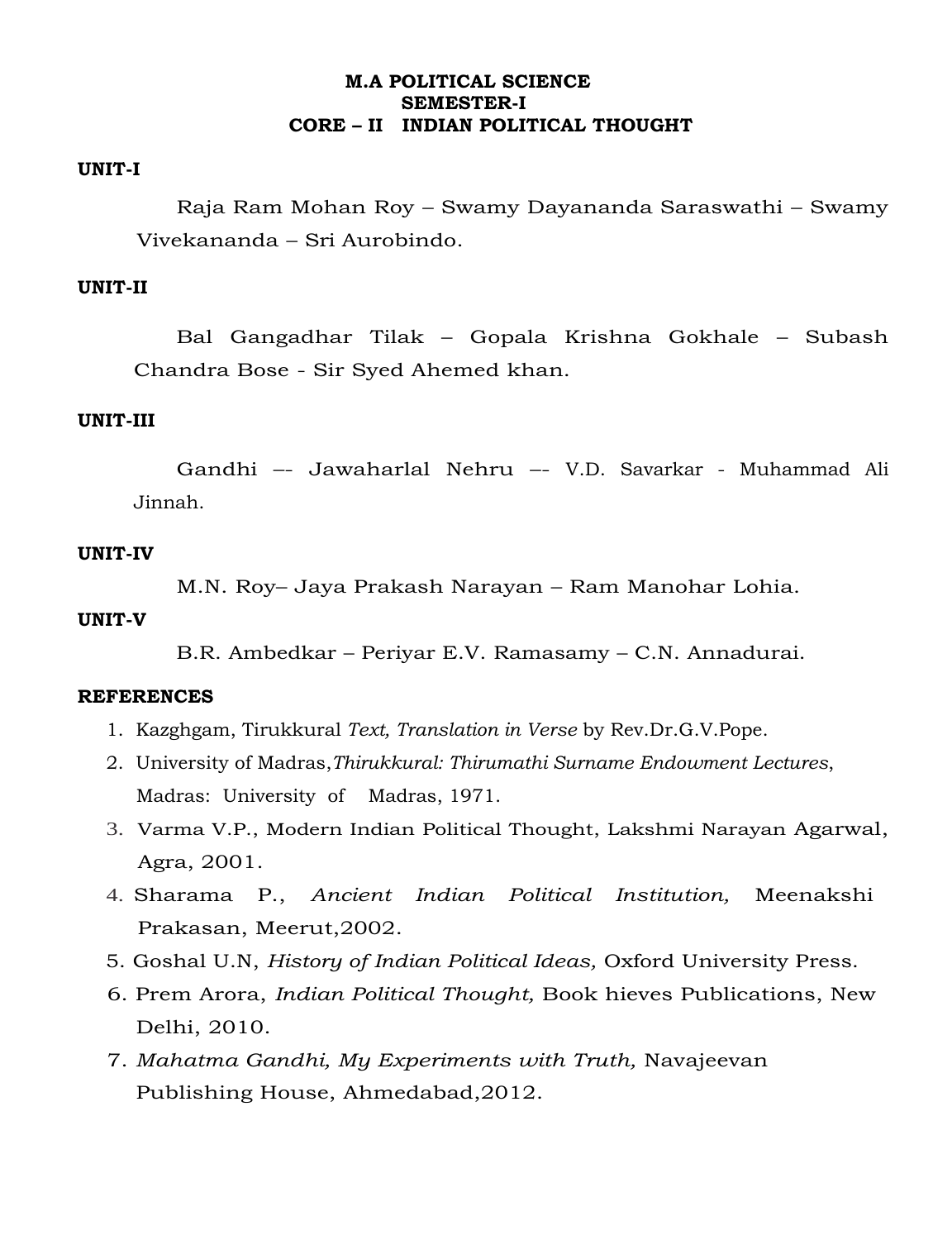#### **M.A POLITICAL SCIENCE**

#### **SEMESTER-I**

#### **CORE IV - GOVERNMENT AND POLITICS OF TAMIL NADU SINCE 1900**

#### **UNIT-I Theoretical Framework**

Significance of the study of State Politics – Theoretical Framework and Problems – Determinants of State Politics – Socio-economic situation of Madras Presidency during early 1900s.

#### **UNIT-II Non-Brahmin Movement**

Origin of Justice Party – Emergence of Non-Brahmin Movement – Self Respect Movement – Dravidar Khazhagam – E.V.R: Self-Respect movement and Tamil Nationalism.

#### **UNIT-III Congress Ministries**

Rajaji Ministry: Reservation – Language Policy – Language Agitations – Kamaraj Ministry: Major achievements – M.Bakthavatchalam Ministry and Decline of Congress.

#### **UNIT-IV Emergence of the DMK**

Origin of DMK - Policies and Programmes of the party – Dravida Nadu – Language Policy – Triangular Agitation - Significance of 1967 election – Social welfare policies and programmes of C.N. Annadurai and M. Karunanidhi Ministries – Centre-State relations during DMK rule.

#### **UNIT-V Emergence of the AIADMK**

Emergence of AIADMK – Policies and programmes of the party – Performance of M.G.R. and J. Jayalalitha ministries – Issues: Sri Lankan Problems – Cauvery Water Dispute – Mullai Periyar Dam Issue – Growth of Caste and Hindutva parties in Tamil Nadu and its impact.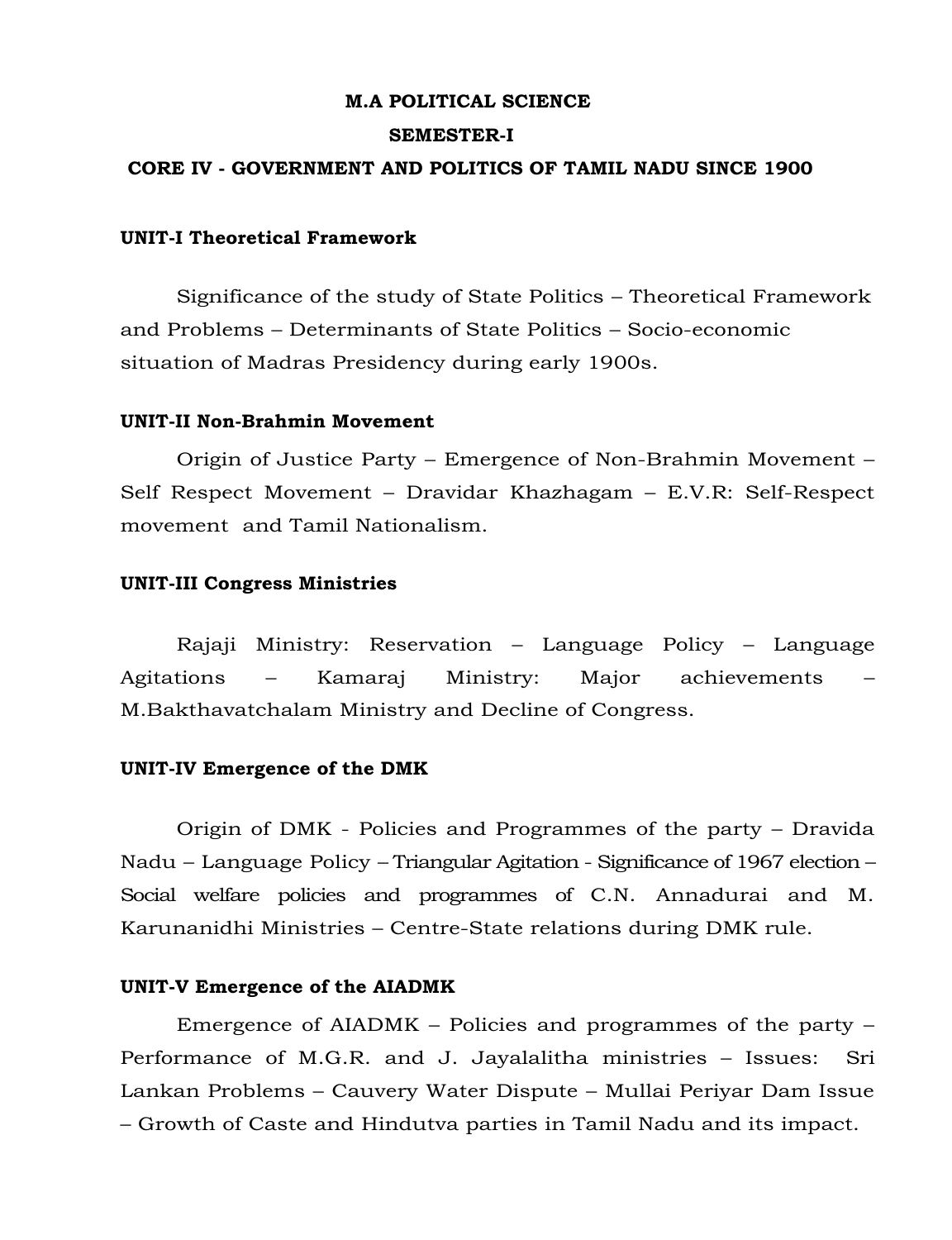- 1. Baker. C.J, *The Politics of South India,* Vikas Publishing House Pvt. Ltd., New Delhi.
- 2. Ramamurthy P, *The Freedom Struggle & the Dravidian Movement,*  Orient Longman Pvt, Ltd., Mumbai.
- 3. Hardgrave Jr. R. L., *The Dravidian Movement,* Popular Prakasam, New Delhi.
- 4. Robert L. Hardgrave, *Essays in the Political Sociology of South India,* Usha Publications, New Delhi,1979.
- 5. Marguertie Ross Barnett, *The Politics of Cultural Nationalism in South India,* New Jersey, Princeton UniversityPress,1976.
- 6. Babulal Fadia, *State Politics in India,* Radiant Publishers, 1984.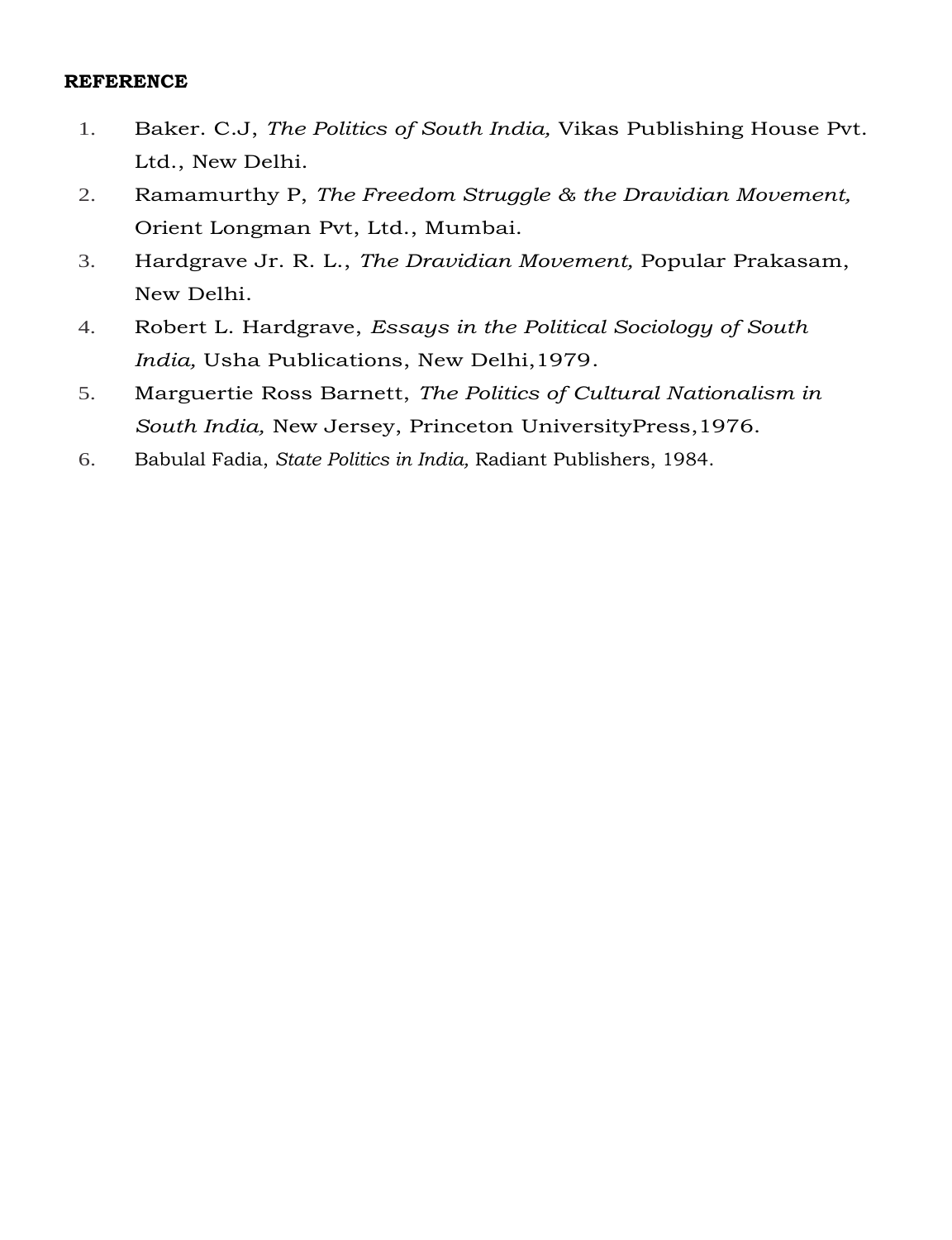#### **M.A. POLITICAL SCIENCE SEMESTER-I CORE IV- INDIAN SOCIETY**

#### **UNIT-I Introduction**

Historical background and salient features of Indian Society-Diversity of India and Unity- Hindu Social Organization Traditional bases of Indian Society–Economic System in India.

#### **UNIT-II Social Institution**

Indian Social Institutions: Kinship, Family, Marriage; Caste and its Changing Dimensions. Education system – Educational Reforms.

#### **UNIT-III Tribal Society**

Tribal Societies and their integration –distinction between Tribe Class – Distinctive Features of Tribal Society – Tribal Cultures – Rural Social System –Village Community– Community Development Programmes

#### **UNIT-IV Issues - I**

Problems of Indian Society: Population – Unemployment – Youth unrest – Poverty –Bonded Labour Problems of Urbanization - Communalism –Terrorism.

#### **UNIT-V Issues - II**

Political and Administrative Corruption - Black Money – Drug Trafficking – Prohibition politics – Cyber crimes against women and children.

- 1. K. Sing, *Indian Social System,* Prakasham Kendra, Lucknow.
- 2. G.R. Madan, Indian Social Problems, Vol. I & II Allied Publishers, Chennai
- 3. S.C. Dube, *Indian Society,* National Book Trust, New Delhi,2010.
- 4. Ahuja, Ram, *Society in India: Concept, Theories and Recent, Trends,* Rawat Publication, Jaipur:1997.
- 5. M. N. Srinivas, *India: Social Structure,* Hindustan Publication Corporation, New Delhi, 1965.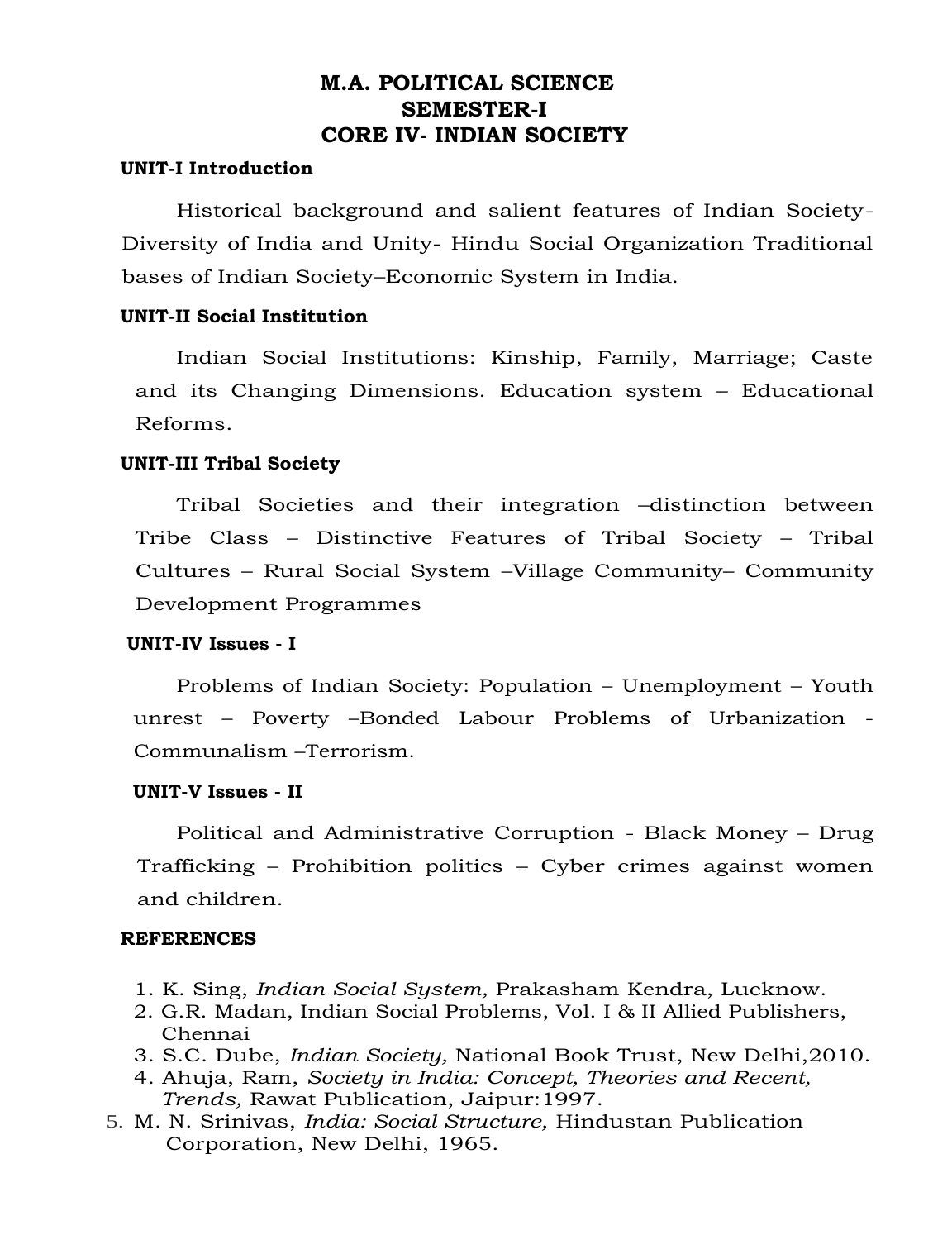#### **M.A. POLITICAL SCIENCE**

#### **SEMESTER-I**

#### **ELECTIVE – I - CONSTITUTIONAL LAW OF INDIA**

#### **UNIT-I**

Constitutional development – Main Provisions of Government Act, 1858 – The Indian Council Act, 1861 – The Indian Council Act, 1892 - The Government of India Act, 1909 – The Government of India Act, 1919 – The Government of India Act, 1935 – India Independent Act, 1947- Constituent Assembly.

#### **UNIT-II**

The Preamble – Salient features – Fundamental Rights - Directive Principles of State Policy – Fundamental Duties – Federal features of Indian Constitution.

#### **UNIT-III**

The President – Cabinet – Prime Minister – The Council of Ministries and Departments – Supreme Court of India.

#### **UNIT-IV**

Lok Sabha – Composition: Powers and Functions– Rajya Sabha –

Composition – Powers and Functions – Speaker of Lok Sabha – Powers and Function – Committees of Lok Sabha.

#### **UNIT-V**

The Governor – Powers and Functions – The Chief Minister – The Council of Ministers – High Courts – Local Self Government.

#### **REFERENCE:**

- 1. D. D. Basu, *Introduction to the Constitional Law of India,* Prentice-Hall India Pvt.Ltd, 2011.
- 2. Ambika Prasad Verma, *Indian Constitution,* Mangalam Publishers, New Delhi, 2015.
- 3. Gopal Chowdhary, *Constitution Law of India,* Veekumar Publication Pvt. Ltd, 2013.
- 4. B. S . Raman, *Constitution of India,* United Pubulishers, New Delhi, 2011.
- 5. Brish Kishore Sharma*, Introduction to the Constitution of India,* Prentice Hall of India, 2012.
- 6. Granville Austin, *The Constitution of India: Cornerstone of a Nation,* OUP, 1999.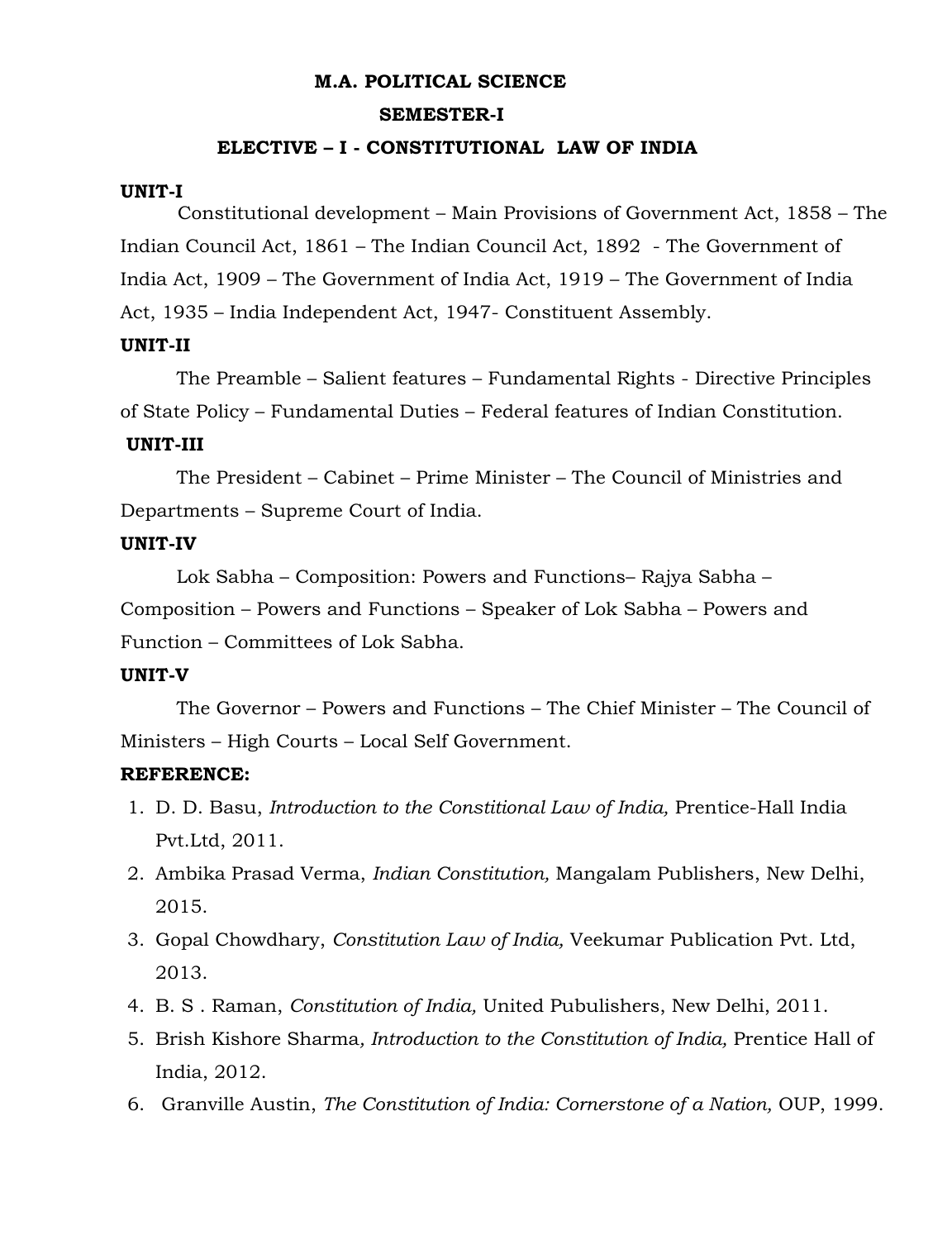#### **M.A. POLITICAL SCIENCE**

#### **SEMESTER - II**

#### **CORE V –INTERNATIONAL POLITICS**

#### **UNIT-I Introduction to International Politics**

Definition, nature and scope of International Politics-Growth of International Politics as a separate discipline-Difference between International Politics and International Relations.

#### **UNIT-II Theories of International Politics**

Realist and Idealist theories of International Politics-Morgenthau's Realist theory - System theory - Decision making theory - Communication theory - Equilibrium theory - Game theory.

#### **UNIT-III Instruments for Promotion of National Power**

National Interest-Elements of National Powers-Diplomacy-Propaganda-Ideologies- war

#### **UNIT-IV Limitations on National Power**

Balance of Power-collective Security-International Law-Disarmament and Arms control-Non-Proliferation Treaty-Problems of Non-Proliferation-CTBT

#### **UNIT-V Issues in International Politics**

Terrorism-Environmental Issues-Global Warming-Climate change -Economic Issues.

- 1. Mahendra Kumar, *Theoretical aspects of International Politics;* Shivalal Agarwal and Co.2003
- 2. Morgenthau H.J., *Politics among Nations,* Scientific Book Agency, Calcutta,2007
- 3. A. Vandana, *Theory of International Politics;* Vikas publishing House,2010
- 4. Prem Arora, *International Politics,* Cosmos Bookhive (p) Ltd, New Delhi,2001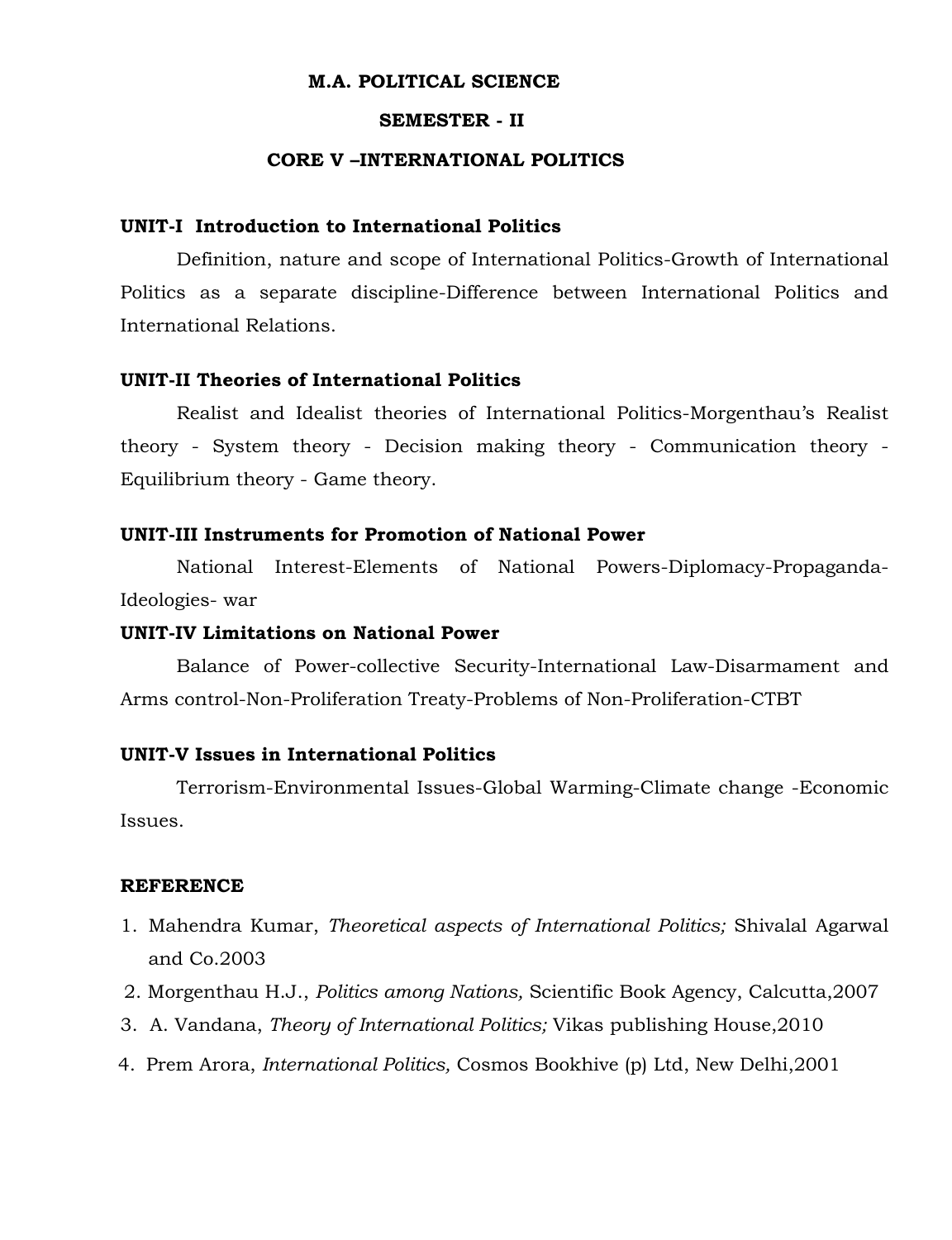#### **M.A POLITICAL SCIENCE**

#### **SEMESTER-II**

#### **CORE-VI - WESTERN POLITICAL THINKERS**

#### **UNIT-I**

Plato – Aristotle - St. Augustine

#### **UNIT-II**

Machiavelli – Immanuel Kant – Jean Bodin

#### **UNIT-III**

Bertrand Russell – John Dewey – Leo Strauss

#### **UNIT-IV**

Edmund Burke-Jeremy Bentham – J. S. Mill

#### **UNIT-V**

Karl Marx –Martin Luther – Harold J. Laski.

#### **TEXT BOOKS**

- 1. Urmila Sharma, S.K. Sharma, *Western Political Thought,* Volume 1, Atlantic Publishers & Dist, 2006.
- 2. Jha, *Western Political Thought: From Plato to Marx,* Pearson Education India.
- 3. Sukhbir Singh, *History of Political Thought,* Rustogi Publications, New Delhi,1993
- 4. Balibar, Etienne, '*Spinoza and Politics',* London: Verso, 1998

- 1. Urmila Sharma S.K., Sharma, *Western Political Thought,* Volume 1, Atlantic Publishers & Dist,2006.
- 2. V. Venkararao, A History of Political Theories, S. Chand and Co. Ltd., New Delhi, 2000.
- 3. Subrata Mukherjee and Sushila Ramaswamy, *A History of Political Thought: Plato to Marx,* Prentice-Hall of India, Pvt.Ltd., 2002.
- 4. Prem Arora and Brij Grover, *Selected Western & Indian Political Thinkers,* Cosmos Bookhive(P)Ltd, NewDelhi, 2003.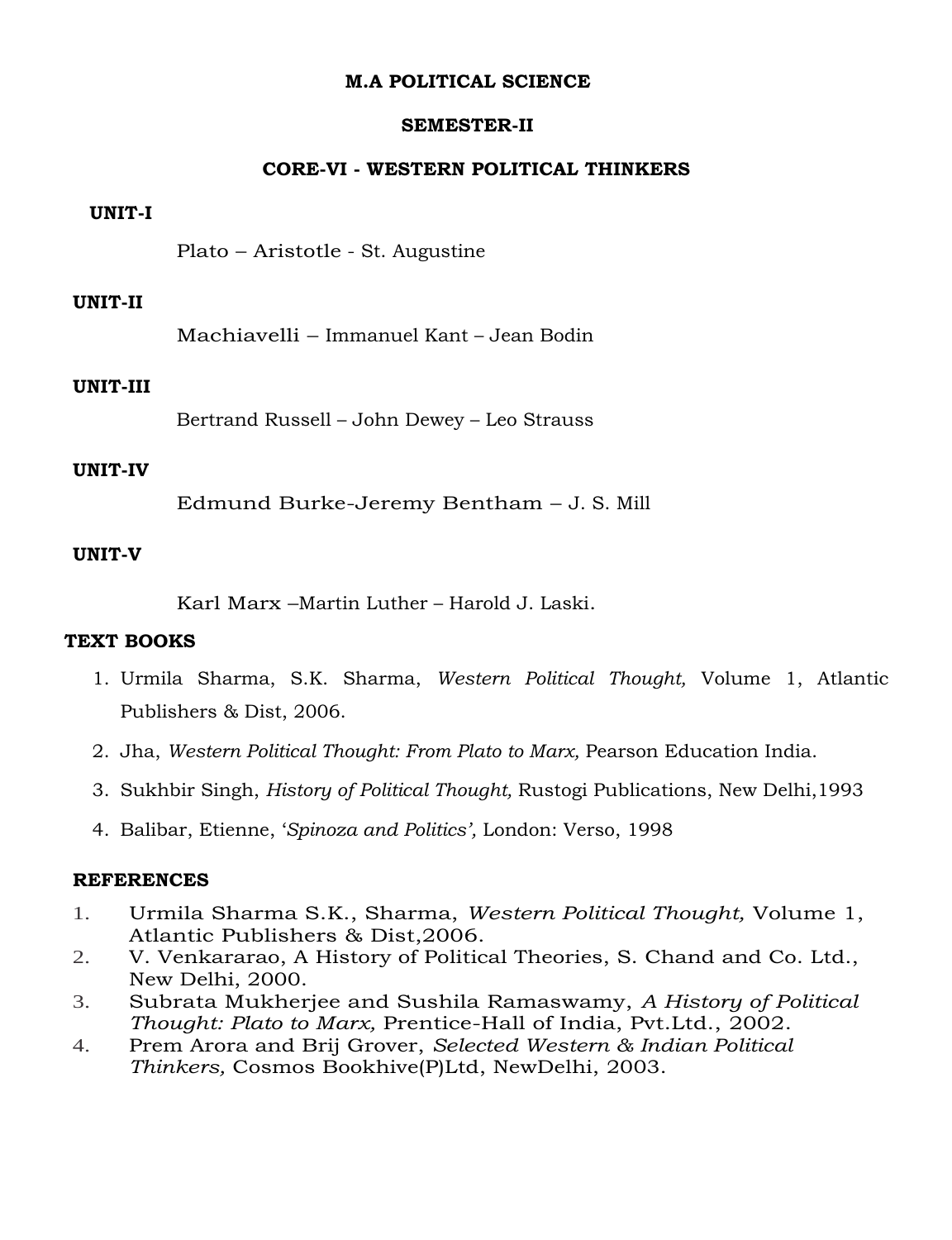#### **M.A. POLITICAL SCIENCE**

#### **SEMESTER-II**

#### **CORE-VII MODERN POLITICAL SYSTEMS (UK, USA, France and Japan)**

#### **UNIT-I**

Parliamentary form of government- its features – Presidential form of government – its features – Constitution – Meaning, Types – Merits and Demerits-Characteristics of a good Constitution - Unitary and Federal System of Government.

#### **UNIT -II British Constitution**

Salient features of the British Constitution – The Crown – Powers and Functions – Prime Minister – Parliament – House of Lords – House of Common – Powers and Function – Party System – Rule of Law – Judiciary.

#### **UNIT-III American Constitution**

Salient features of the American Constitution – President – Election – Tenure - Powers and Functions – Congress – House of Representatives and House of Senate – Composition – Powers and Functions – Committee System – Party System – Judiciary.

#### **UNIT-IV French Constitution**

Salient features of the French Constitution – The Executive: Powers and Functions – Parliament – Senate and National Assembly Powers and Functions - Party System – Judiciary.

#### **UNIT-V Constitution of Japan**

Salient features of the Japanesh Constitution – Emperor – Powers and Functions – Diet – Powers and Functions – Party System – Judiciary.

#### **REFERENCE BOOKS**

1. Kapur .A. C. , *Select Constitutions,* S Chand & Company Ltd., New Delhi, 2008.

- 2. Vishnoo Bhagavan & Vidya Bhushan, *World Constitutions,* Sterling Publishers Ltd., New Delhi, 2008.
- 3. Mahajan V. D., *Select Modern Governments,* S Chand & Company Ltd, New Delhi, 2006.

4. Sachdeva and Gupta, *World Constitution,* Ajantha Prakasam, New Delhi, 2000.

5. J. C. Johari, *Comparative Politics,* Sterling Publishers, New Delhi, 2003.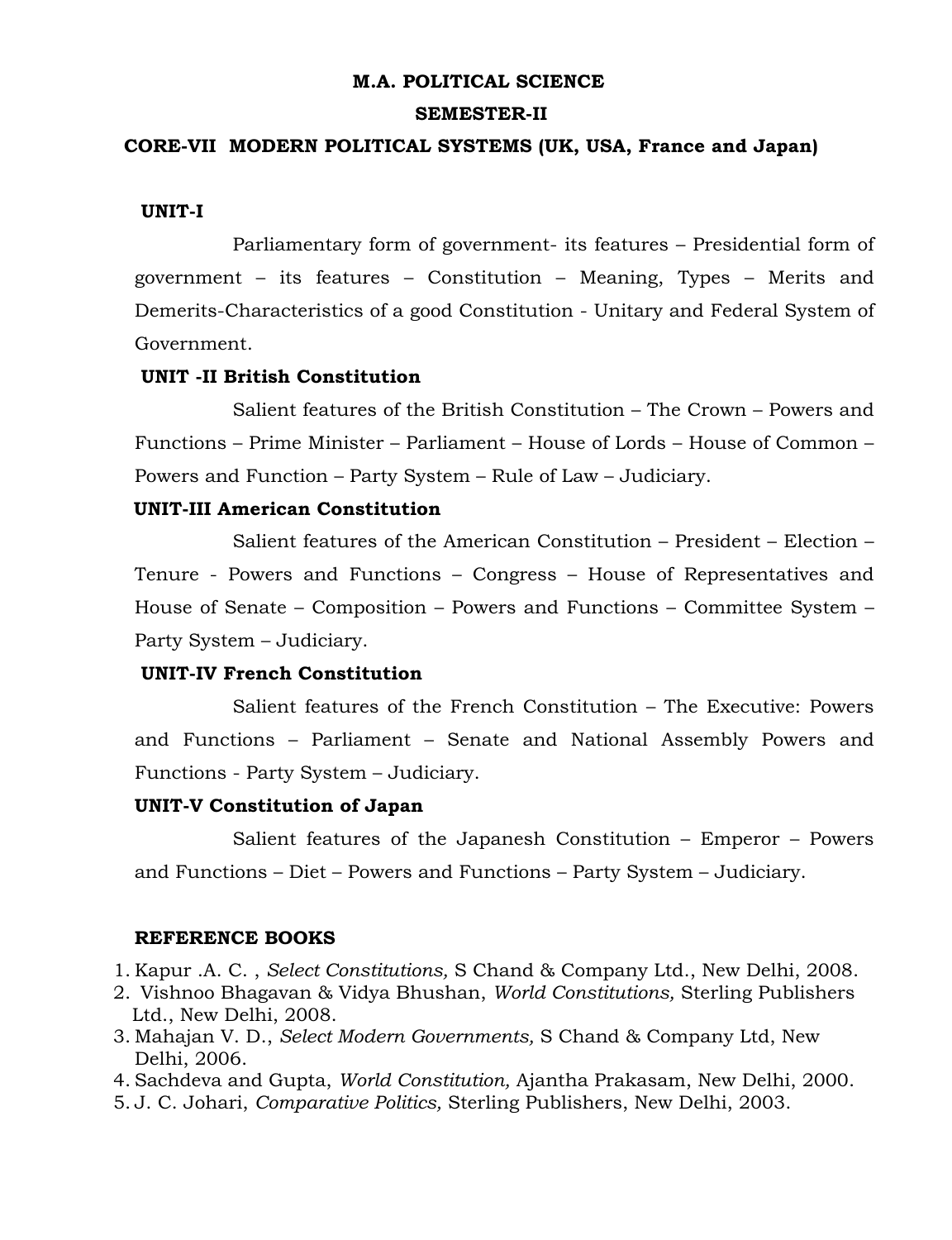#### **M.A. POLITICAL SCIENCE SEMESTER-II ELECTIVE II-LEGISLATIVE PROCEDURES IN INDIA**

#### **UNIT-I Political System**

Meaning and functions of Legislature – Structure of Indian Parliament: The President- House of People –Council of States - Elections to Parliament: Qualifications and Disqualifications for Membership-Mode of Election Parliamentary Democracy in India.

#### **UNIT-II Law making**

Law making procedure in Parliament–Procedure for Amendment (Article 368) –Types of Amendment - Ordinary Bills – Money Bills – Ordinance making powers of the President.

#### **UNIT-III Sessions of the Parliament**

Various Sessions of the Parliament –Summoning of the Houses – President's Address – Quorum of the House – Voting Procedure – Joint sitting of the Two Houses- Adjournment and Dissolution – Types of Resolutions – Private Member's Resolutions–Government Resolutions.

#### **UNIT-IV Budget**

Budget in Parliament- Question Hour – Categories of Questions– Starred Questions – Unstarred Questions – Short Notice Questions – Zero Hour – Calling Attention Notice–No-Confidence Motion–Censure Motion - Standing Committees – Ad hoc Committees – Code of Conduct for Members – Parliament Privileges of Members.

#### **UNIT-V Tamil Nadu Legislature**

Tamil Nadu Legislature: Composition and functions –Council Ministers – Speaker and Deputy Speaker – Governor's Address – Code of Conduct for Member Various kinds of Motion.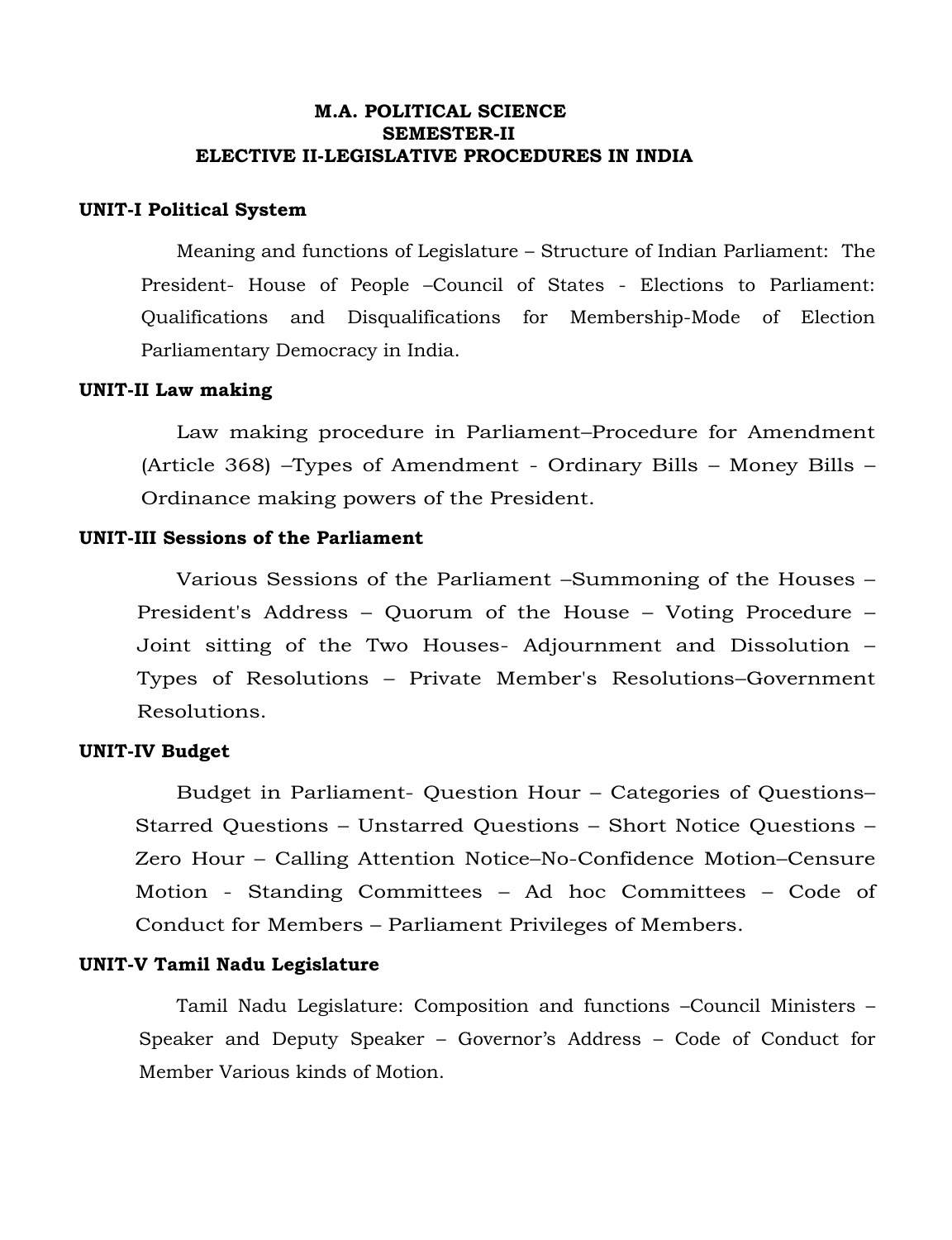- 1. SubhashC. Kashyap, *Our Parliament,* National Book Trust, NewDelhi,2005.
- 2. M. Lakshmikanth, *Indian Polity for Civil Services Exams,* Tata McGraw Hill Education (India)Pvt. Ltd., NewDelhi,2013.
- 3. Jeevan Nair, U. C. Jain, *Indian Parliament: Privileges, Powers and Functions,* Pointer Publishers,2000.
- 4. Shashishekhar Gopal Deogaonkar, *Parliamentary System in India,* Concept Publishing Company, 1989.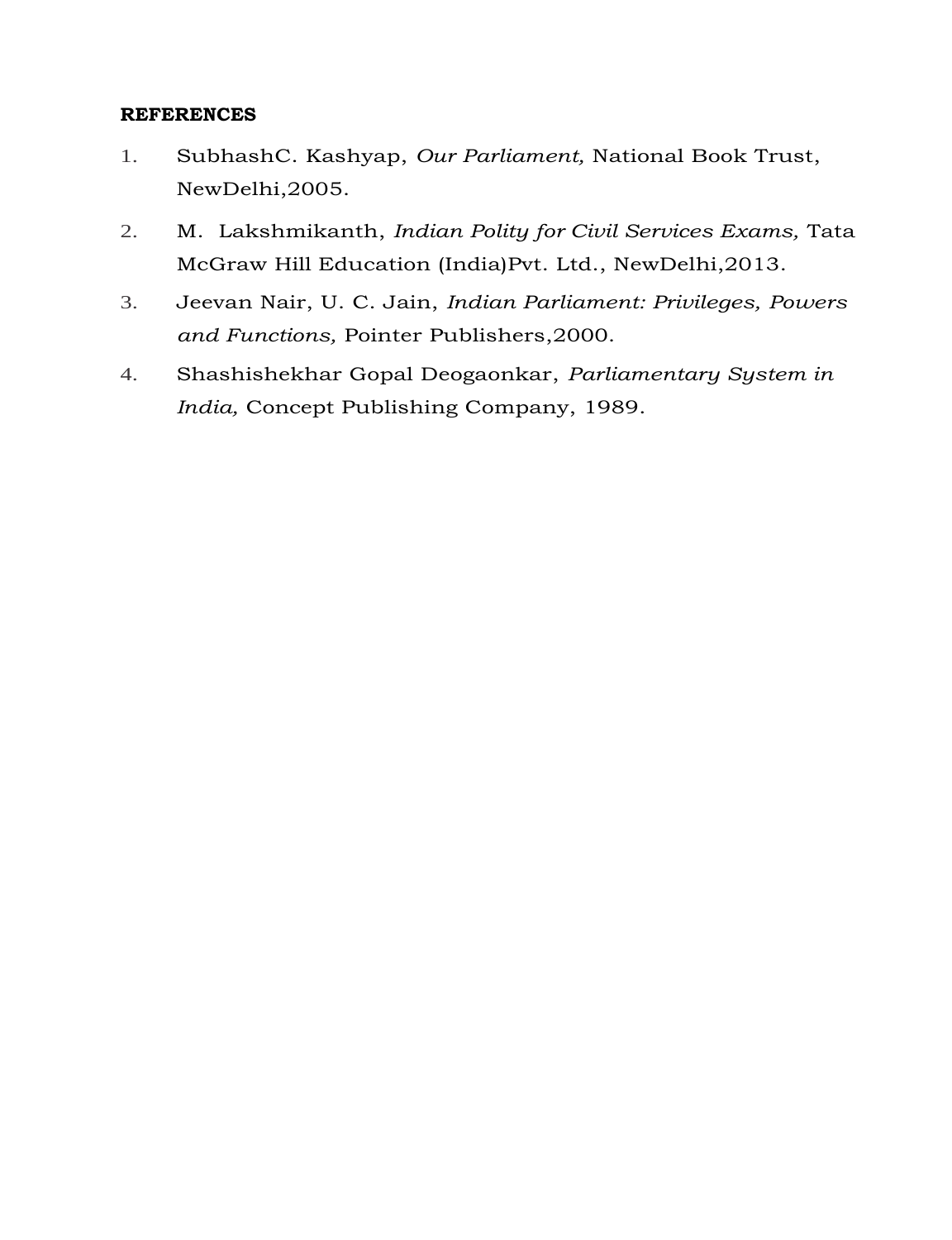#### **M.A. POLITICAL SCIENCE SEMESTER-II EDC-I INDIAN CONSTITUTION**

#### **UNIT-I**

Constitution: Meaning and types – Historical Background of Indian Constitution – Salient features of the Constitution

#### **UNIT-II**

Preamble – Citizenship – Fundamental Rights – Fundamental Duties – Directive Principles of State Policy.

#### **UNIT-III**

Central Government: President – Vice –President – Prime Minister – Cabinet – Council of Minister – Parliament – Speaker.

#### **UNIT-IV**

State Government: Governor – Chief Minister – State Legislature – Local Government.

#### **UNIT-V**

Supreme Court of India – High Court – Election Commission – Union Public Service Commission – State Public Service Commission – Comptroller and Auditor General – Attorney General of India.

#### **Reference / Text Books:**

- 1. Durga Dasu Basu, *Introduction to The Constitution of India,* Prentice Hall India Pvt. Ltd., 2011.
- 2. Ambika Prasad Verma, *Indian Constitution,* Mangalam Publishers, New Delhi, 2015.
- 3. Gopal Chowdhary, *Constitution Law of India,* Veekumar Publications, Pvt. Ltd., 2013.
- 4. B.S Raman, *Constitution of India,* United Publishers, New Delhi 2011.
- 5. Brish Kishore Sharma, *Introduction to the Constitution of India,* Prentice Hall of India, 2012.
- 6. Lakshmikanth. M. *Indian Polity for Civil Services Exams,* Tata Macgraw Hill Education, New Delhi, 2013.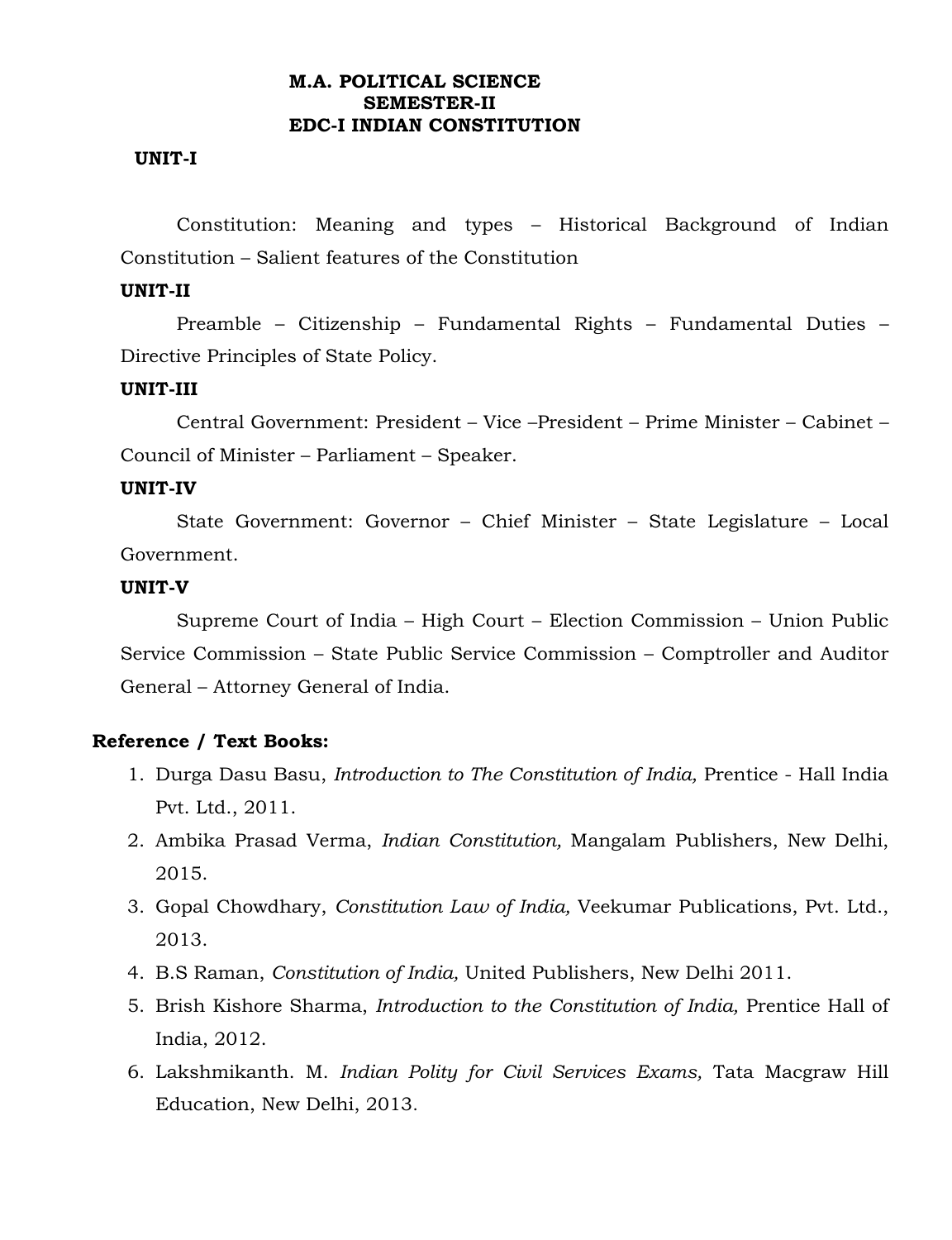### **M.A POLITICAL SCIENCE SEMESTER-II EDC I - POLITICAL SCIENCE FOR COMPETITIVE EXAMINATIONS**

#### **Unit-I Introduction**

Making of Indian Constitution: Constituent Assembly and its committees - [Preamble and Salient features of constitution-](http://www.tnpscguru.in/2015/11/Indian-Polity-Study-Materials-Preamble-To-Constitution.html) [Union, State and Territory](http://www.tnpscguru.in/2016/02/Indian-Polity-Study-Materials-Union-State-and-Territory.html) - [Citizenship](http://www.tnpscguru.in/2016/03/Indian-Polity-Study-Materials-Citizenship-Free-Download.html) - [Fundamental Rights](http://www.tnpscguru.in/2017/03/TNPSC-Indian-Polity-Study-Materials-Fundamental-Rights.html) - [Fundamental Duties.](http://www.tnpscguru.in/2016/01/Indian-Polity-Study-Materials-Fundamental-Duties.html)

#### **Unit – II Union and State Government**

 Union legislature – Parliament - Executive- Judiciary – Judicial Review – Judicial Activism - PIL - State Legislature – Chief Minister – Governor –Indian Federalism – Center – State relations - [Emergency provisions](http://www.tnpscguru.in/2016/03/Indian-Polity-Study-Materials-Emergency-Provisions.html) - Civil services in India – Classification of All India services – UPSC – State Public Service Commission – TNPSC.

#### **Unit – III Administrative Challenges**

Administrative challenges in a welfare state - Complexities of district administration - Elections to State Legislature and National Parliament - Election Commission [-Administrative reforms & tribunals.](http://www.tnpscguru.in/2016/02/Indian-Polity-Study-Materials-Administrative-Tribunals.html) 

#### **Unit – IV Amendments and Schedules**

[Methods](http://www.tnpscguru.in/2016/02/Indian-Polity-Study-Materials-Amendments-To-Constitution.html) of amending the Constitution - [Important Amendments to](http://tnpscgroup4exams.blogspot.com/2014/04/Amendments-to-Constitution-of-India.html)  [Constitution \( 1](http://tnpscgroup4exams.blogspot.com/2014/04/Amendments-to-Constitution-of-India.html)st, 24th, 42nd, 44th, 73rd, 74th– Various Schedules and Indian Constitution - Official language and [Schedule-VIII.](http://www.tnpscguru.in/2017/03/TNPSC-Indian-Polity-Study-Materials-Schedule-VIII.html)

#### **Unit – V Issues**

Political and Administration Corruption - [Anti corruption measures](http://www.tnpscguru.in/2015/12/Indian-Polity-Study-Materials-Central-Vigilance-Commission.html) - [Central Vigilance Commission](http://www.tnpscguru.in/2015/12/Indian-Polity-Study-Materials-Central-Vigilance-Commission.html) – CBI –Lok- [Adalats](http://www.tnpscguru.in/2016/02/Indian-Polity-Study-Materials-Lok-Adalats.html) - [Ombudsman](http://www.tnpscguru.in/2016/02/Indian-Polity-Study-Materials-Ombudsman-Lokpal-Lokayuktas.html) [Comptroller](http://www.tnpscguru.in/2016/03/Indian-Polity-Study-Materials-Comptroller-and-Auditor-General-CAG.html)  [and Auditor General of India.](http://www.tnpscguru.in/2016/03/Indian-Polity-Study-Materials-Comptroller-and-Auditor-General-CAG.html) [Right to Information](http://www.tnpscguru.in/2016/01/Indian-Polity-Study-Materials-Right-To-Information-CIC-SIC.html) – Right to Food - Right to Services and Grievances redressal – Right to Privacy - Empowerment of women.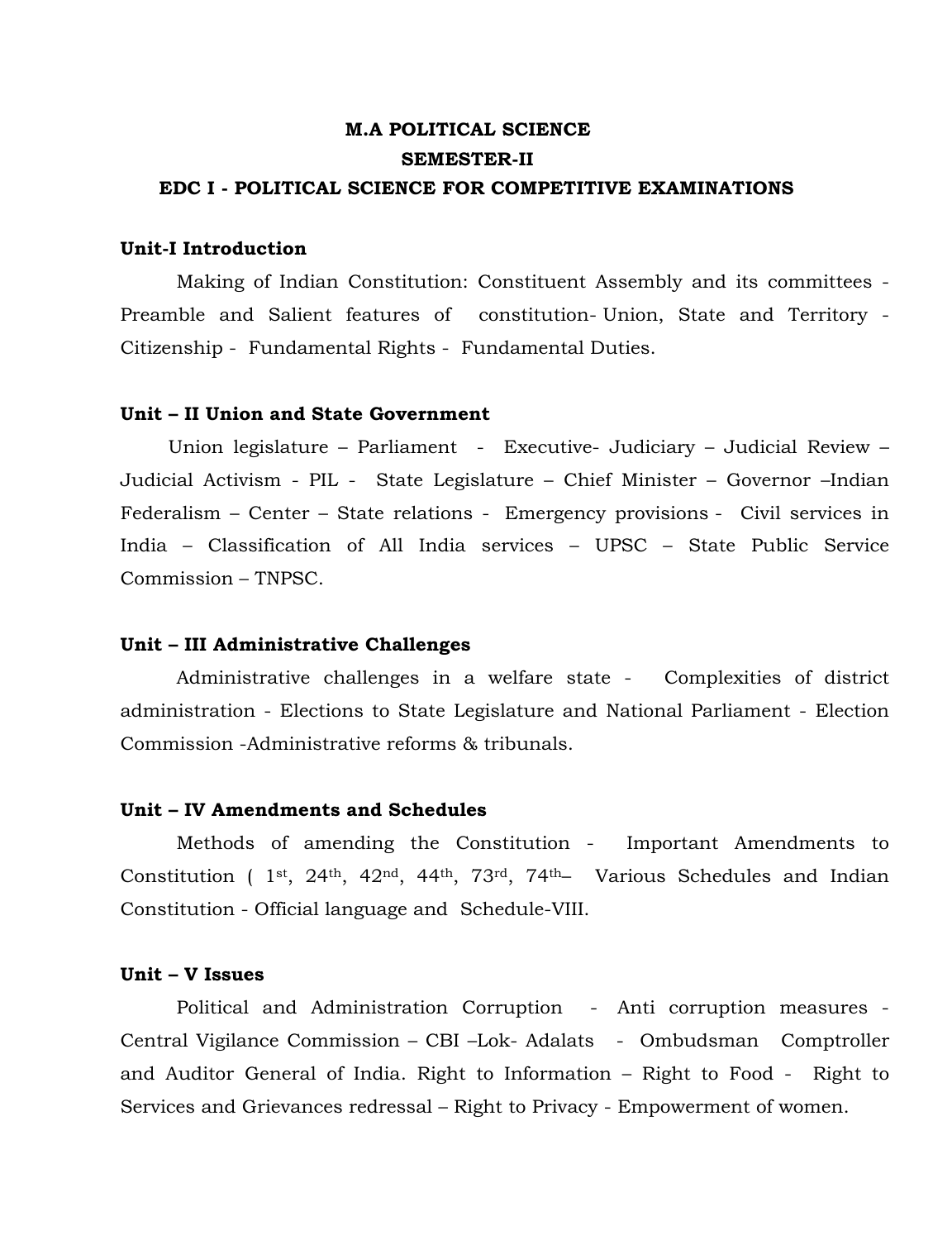#### **Reference / Text Books:**

- 1. Basu, D.D., *Introduction to the Constitution of India*, Nagpur, Wadhwa Publications, 2010.
- 2. Laxmikanth, M., *Indian Polity*, Tata Mcgraw Hill, 2017.
- 3. Bhambri*,* C.P., *Indian Politics 2001-2004*, Shipra Publishers, 2008.
- 4. Grover, V., *Trends and Challenges to Indian Political Systems*, New Delhi, Deep and Deep, 2006.
- 5. [Sharma,](http://www.google.co.in/search?tbo=p&tbm=bks&q=inauthor:%22Manoj+Sharma%22&source=gbs_metadata_r&cad=4) Manoj, *Indian Government and Politics*, Anmol Publications Pvt. Limited, 2004.
- 6. Ambika Prasad Verma, *Indian Constitution,* Mangalam Publishers New Delhi, 2015.
- 7. Gopal Chowdhary, *Constitutional Law of India,* Veekumar Publications, Pvt. Ltd., 2013.
- 8. B.S Raman, *Constitution of India,* United Publishers, New Delhi 2011.
- 9. Brish Kishore Sharma, *Introduction to the Constitution of India,* Prentice Hall of India, 2012.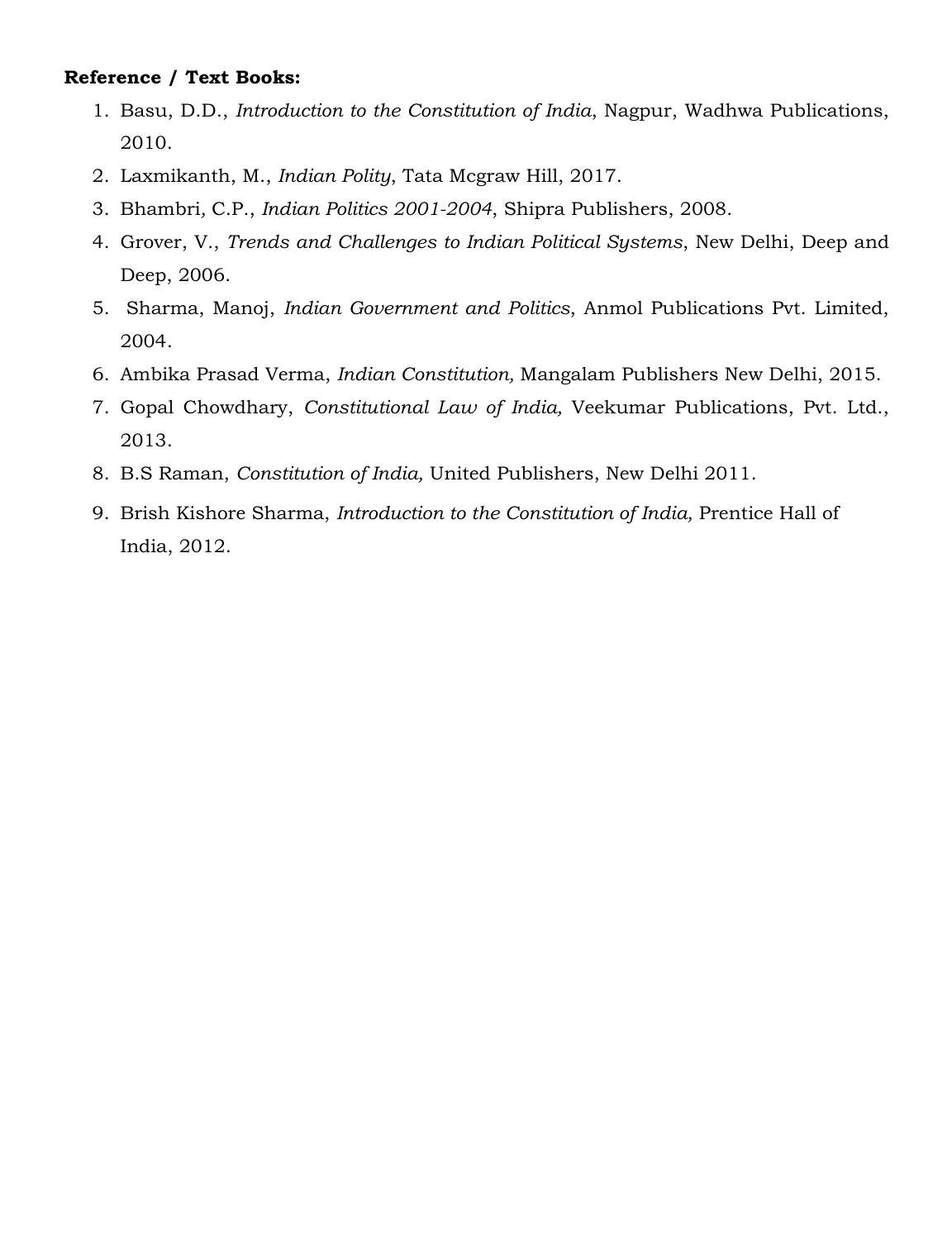#### **M.A. POLITICAL SCIENCE**

#### **SEMESTER - III**

#### **CORE VIII- PRINCIPLES OF PUBLICADMINISTRATION**

#### **UNIT I:**

Meaning, scope and significance of Public Administration – Public and Private Administration - relationship between Public Administration and other Social Sciences – New Public Administration

#### **UNIT II:**

Basic concepts and Principles of Organisation: Hierarchy – Span of Control – Unity of Command – Authority and Responsibility – Co-ordination – Centralization and Decentralization.

#### **UNIT-III:**

Theories of Administration – Scientific Management Theory (F. W. Taylor) – Administrative Theory (Henri Fayol) – Bureaucratic Theory (Max Weber) – Human Relations Theory (Eldon Mayo and M. P. Follett) –System Theory (David Easton).

#### **UNIT-IV:**

Theories of Administration – Decision Making Theory (Herbert Simon) – Communication Theory – Theories of Leadership (Renisis Likert) – Motivational Theory (Maslow, Herzberg, Mcgregor) – Immaturity Theory of Chris Argyris.

#### **UNIT-V:**

Administrative Law: Meaning and Significance – Delegated Legislation: Types, advantages and limitations- Administrative Tribunals.

#### **REFERENCE BOOKS:**

- 1. Avasthi, A. and Maheswari, S.R, *Public Administration*, Agra: Laxmi Narain Agarwal,2017.
- 2. Basu, Rumki, *Public Administration: Concepts and Theories*, New Delhi: Sterling Publishers, 2012.
- 3. Bhattacharya, Mohit, *New Horizons of Public Administration*, New Delhi: Jawahar Publishers and Distributors,2008.
- 4. Basu, R,.*Public Administration: Concepts and Theories* (5th ed.). Sterling Publications Private Limited, 2019.
- 5. Dhameja, A., & Mishra, S., *Public Administration: Approaches and Applications.* Pearson Education India, 2016.
- 6. Laxmikanth, M., *Public Administration*. McGraw Hill, 2011.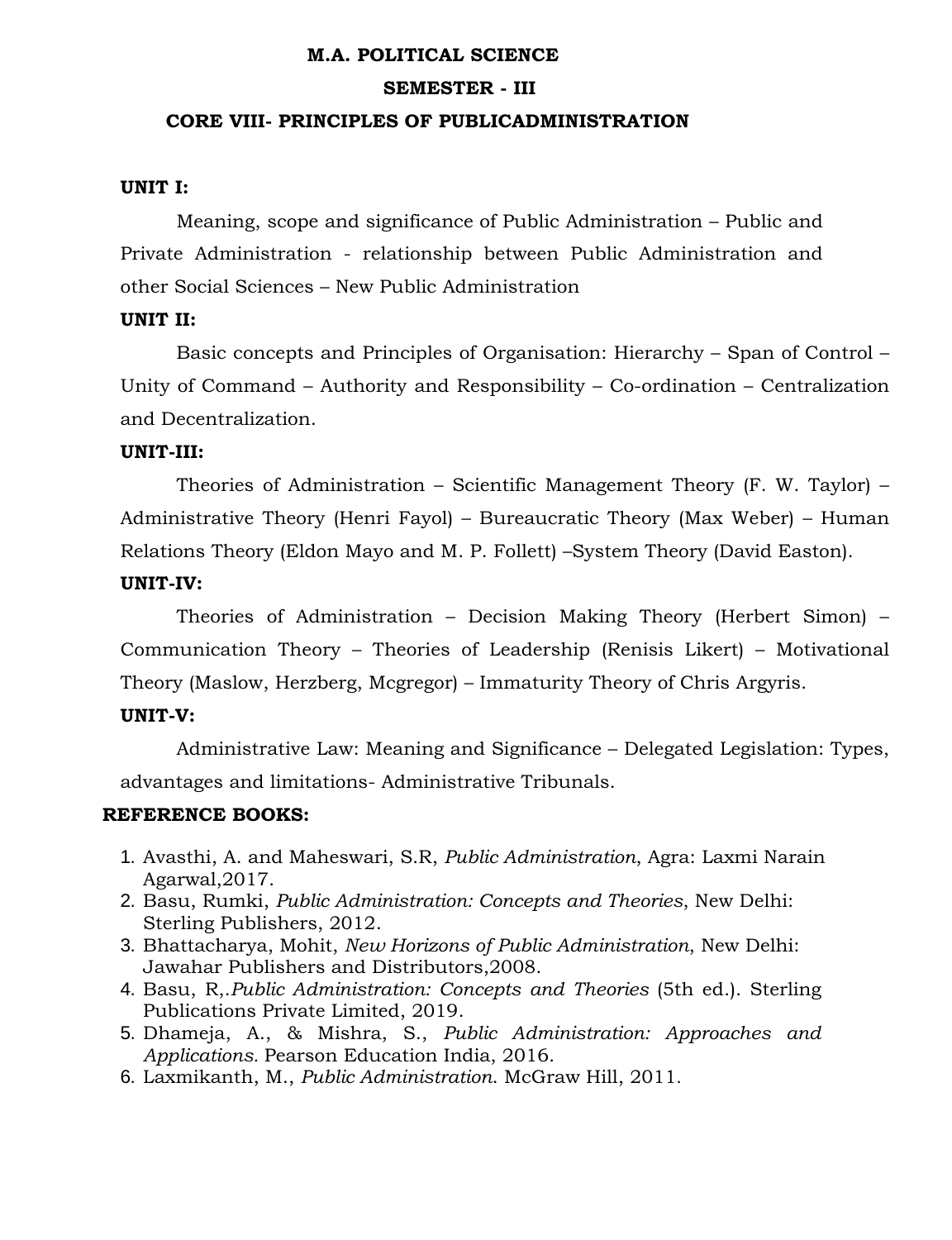### **M.A POLITICAL SCIENCE SEMESTER-II Core IX - INDIAN ADMINISTRATION**

#### **UNIT – I: Evolution of Indian Administration**

Nature of Administration: Ancient, Medieval and British period - Constitutional Framework of Indian Administration - Features of Indian Bureaucracy – Thiruvalluvar's Thirukkural and Kautilya's Arthashastra on Administration.

#### **UNIT – II: Union Administration**

President - Prime Minister & Council of Ministers - Central Secretariat - Cabinet Secretariat - Cabinet Committees- Prime Minister Office - Ministry of Home Affairs and Finance Ministry.

#### **UNIT – III: Constitutional Institutions**

Parliament, Executive and Judiciary powers and functions -Election Commission of India - Union Public Service Commission - Union-State structural relations (Legislative, Executive and Financial) -Advisory Boards and Committees.

#### **UNIT – IV: District Administration**

District Administration: Role and Duties of district Collector - State Public Service Commission – Panchayat raj Institution – 73rd and 74th Amendment Act.

#### **UNIT – V: Citizen and State Interface**

Citizens' Grievances Redressal Institutions and Mechanisms; Institutional Mechanism for Prevention of Corruption: Central Vigilance Commission, CBI Lok Pal and Lok Ayukta; Politician and Civil Servants relationship - Citizen's charters - Right to Information – Right to Services - Social Audit – Administrative Tribunals.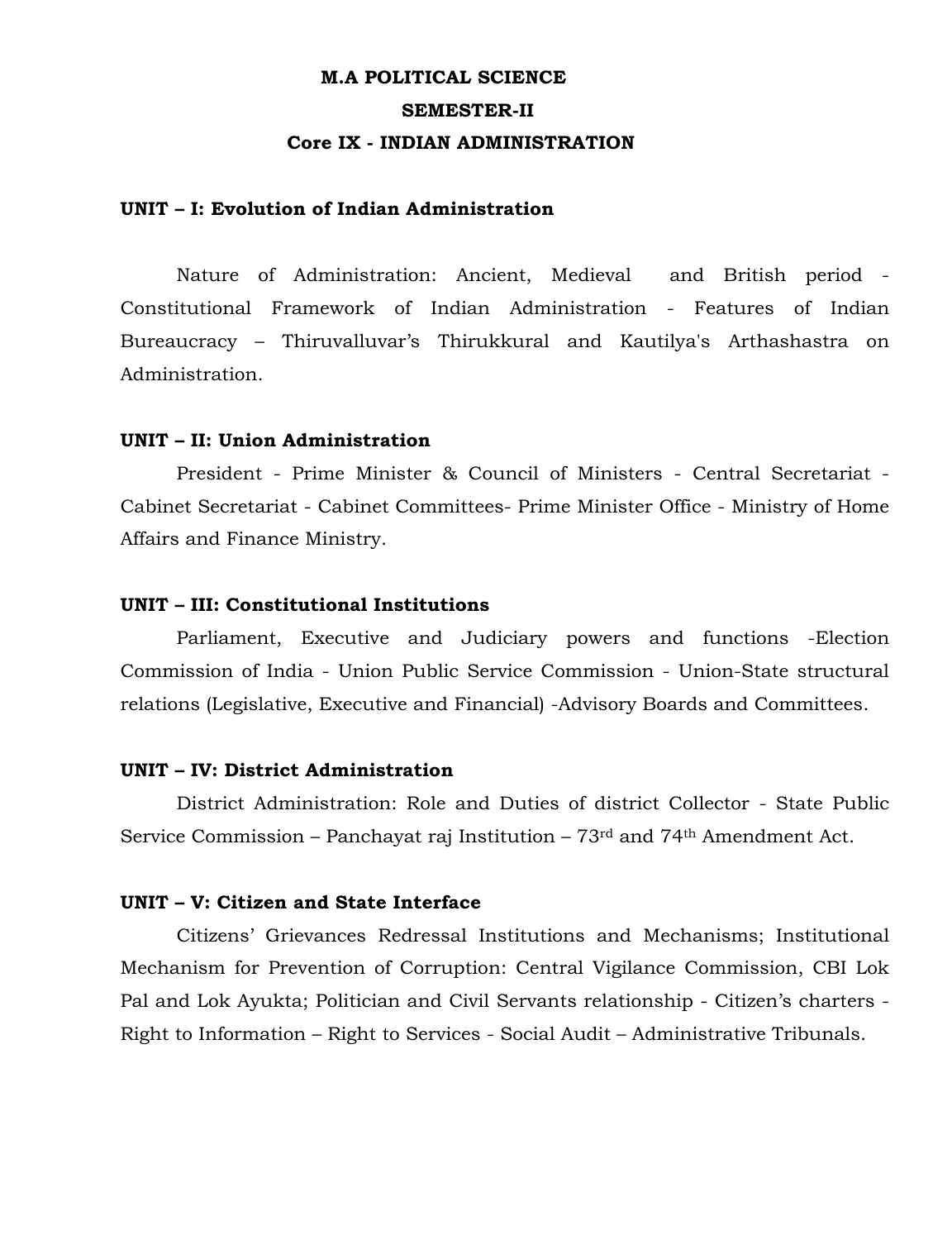#### **REFERENCE / TEXT BOOKS:**

- 1. Basu, D D (2013) *Introduction to the Constitution of India (21st Edition).* Lexus Nexus: New Delhi
- 2. Chakraborty, Bidyut (2016) *Indian Administration.* Sage: New Delhi
- 3. Fadia, B L and Fadia, Kuldeep (2017) *Indian Administration, (*New Edition). Sahitya Bhawan: AgraKapur, Devesh; Mehta, Pratap Bhanu and Vaishnav, Milan (Eds.) (2017) Rethinking Public Institutions in India. Oxford University Press: New Delhi
- 4. Maheshwari, S R (2000) *Indian Administration.* Orient Longman: New Delhi
- 5. Sharma, Ashok (2016) *Administrative Institutions in India.* RBSA Publishers: Jaipur
- 6. Sharma, M (2007) *Indian Administration.* Anmol: New Delhi
- 7. Sharma, Prabhu Datta and Sharma, B M (2009) *Indian Administration: Retrospect and Prospect.* Rawat Publications: Jaipur
- 8. Singh, M and Singh, H (1989) *Public Administration in India,* Sterling Publishers: New Delhi.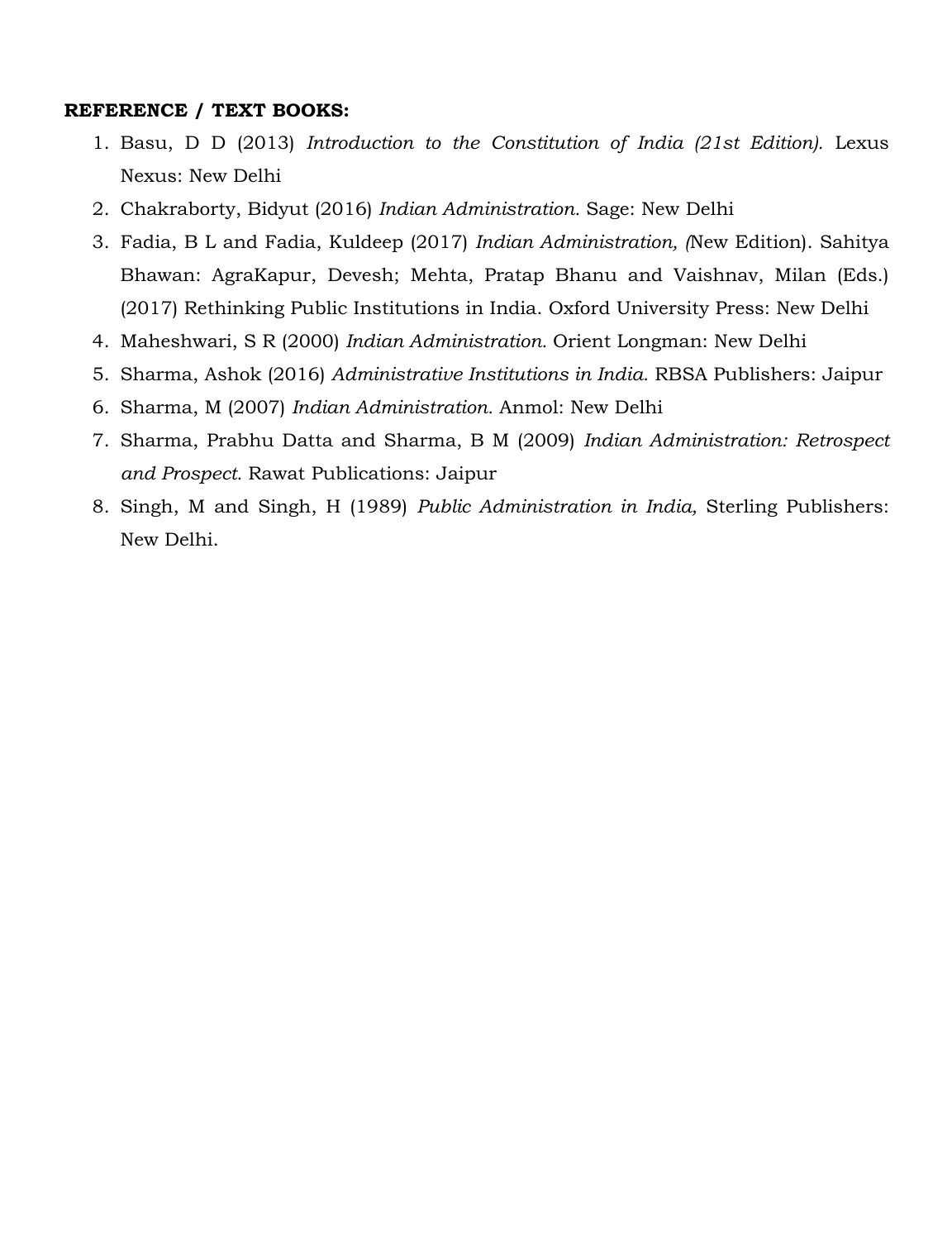### **M.A POLITICAL SCIENCE SEMESTER-III**

#### **CORE X - MODERN POLITICAL ANALYSIS**

#### **UNIT-I**

Political Analysis: Meaning, Nature, scope and Significance – Growth of Political Science as a Discipline- Behaviouralism: Need and Growth of the Movement- Characteristics of Behaviouralism- Limitations of Behaviouralism - Post-Behaviouralism.

#### **UNIT-II**

Different Approaches to the study of Politics: Traditional vs Behaviouralist Approach: The Great Debate–Positivism-Neo-Positivism – modernism and post-modernism – structuralism and post-structuralism developments.

#### **UNIT-III**

Harold Lasswell's Contribution to Political Science - David Eastern' System Analysis – Gabriel Almond's Structural – Functional Analysis.

#### **UNIT-IV**

General System Theory – Elite Theory – Group Theory- Power Theory - Political Socialisation, Political Participation, Political Recruitment and Political Culture.

#### **UNIT-V**

Communication Theory- Decision Making Theory- Game Theory – Theories of Political Development.

- *1.* R. Dhal, *Modern Political Analysis*
- 2. S.P. Varma, *Modern Political Theory,* Vani EducationalBooks,1985.
- 3. R.L. Gupta, *Political Theory,* New Concepts: New Perspectives, Sultan Chand & Sons, NewDelhi,1984.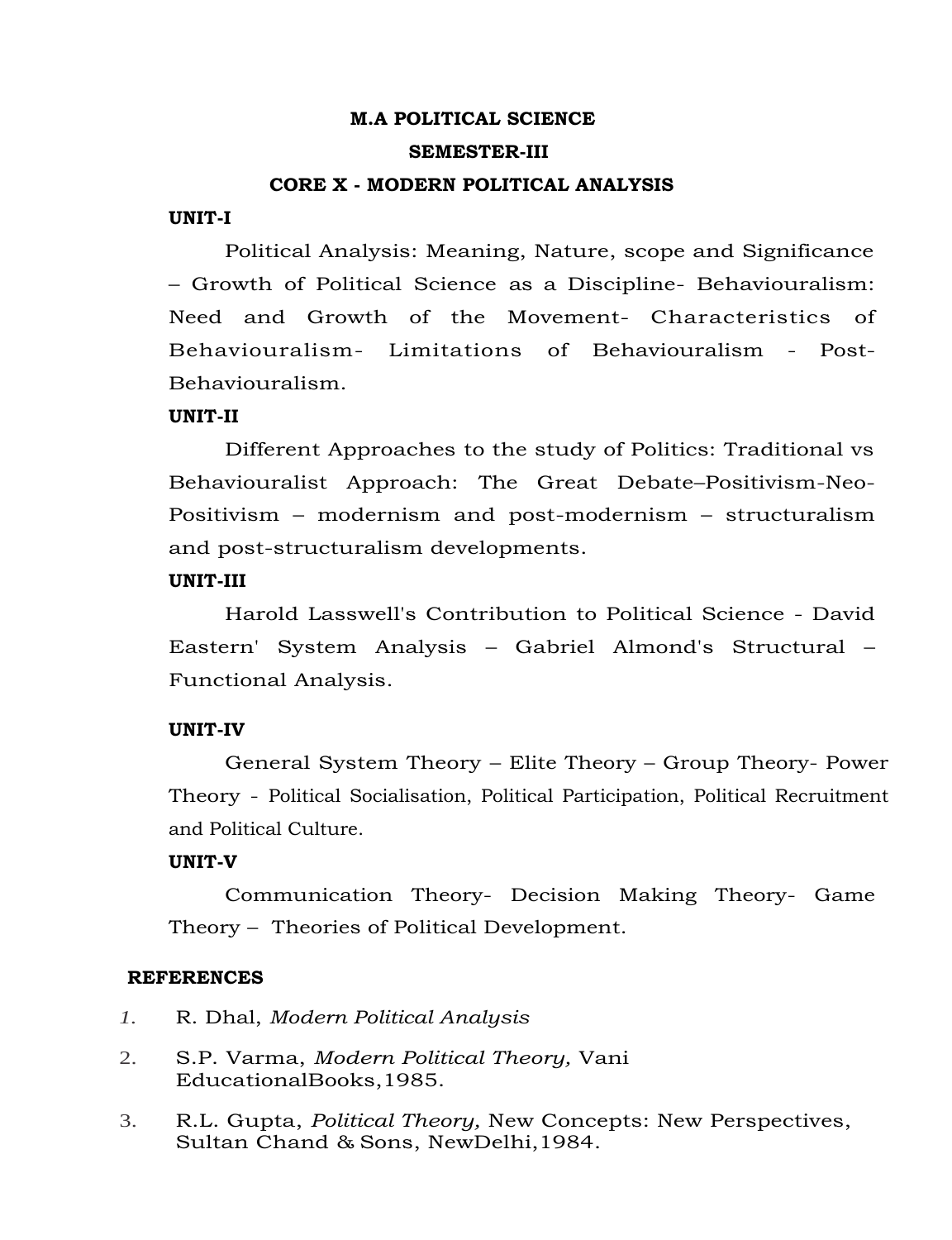### **M.A. POLITICAL SCIENCE SEMESTER - III**

#### **COREXI- FOREIGN POLICY OF INDIA**

#### **UNIT-I Introduction**

 Evolution of India's Foreign Policy - Determinants of India's Foreign Policy –– Objectives and Principles of India's Foreign Policy – Principles and Relevance of Non- Evolution of India's Foreign Policy.

#### **UNIT-II India's relations with Western Countries**

India's relations with UK, USA, Russia, China.

#### **UNIT-III India's Relations with Neighbors**

India's Relations with Neighbors: Pakistan, Sri Lanka, Bangladesh, Bhutan and Nepal.

#### **UNIT-IV Relations with South East Asian Nation**

Japan - Australia – Malaysia – Indonesia – Thailand –

Singapore

#### **UNIT-V Issues and Challenges**

Security Challenges of India: Terrorism - Nuclear Policy – Maritime Security

– Cyber Security – Environmental Security.

- 1. Subhash Shukla, *Foreign Policy of India,* Anamika Pub & Distributors,2007.
- 2. N. Jayapalan, *Foreign Policy of India,* Atlantic Publishers&Dist, 2001.
- 3. K.R. Gupta &Vatsala Shukla, *Foreign Policy of India,* Volume2, Atlantic Publishers &Dist, 2009.
- 4. Mohanan B. Pillai, M B & L P, *Foreign Policy of India: Continuity and Change,* New Century Publications, 2010.
- 5. V P Dutt, India's *Foreign Policy In A Changing World,* Vikas Publishing House Pvt Limited, 2009.
- 6. V.N. Khanna, *Foreign Policy of India,* Vikas Publishing House Pvt Limited, New Delhi,1999.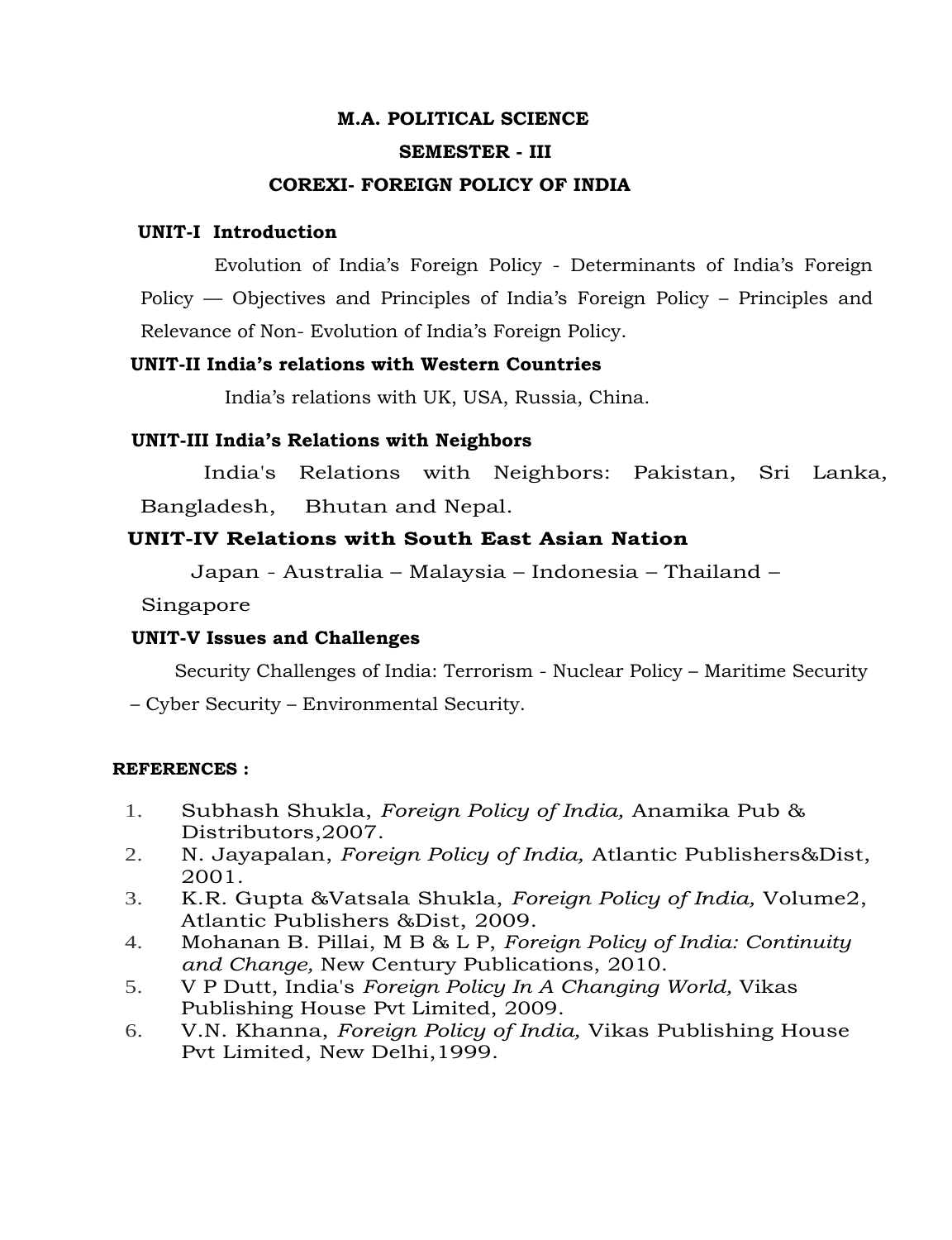#### **M.A POLITICAL SCIENCE SEMESTER-III CORE-XII LOCAL GOVERNMENT IN INDIA**

#### **UNIT-I Evolution of Local Self Government:**

 Historical Background and Evolution of Local Government in India - Lord Ripon's Resolution - Royal Commission 1907 - Community Development Programme - Local Government in Indian constitution.

#### **UNIT-II Concept of Panchayat Raj systems and Committees:**

M.K. Gandhi's concept of Panchayat Raj System - Balwant Rai Metha Committee - Ashok Metha Committee - Study teams and Committees - G.V.K. Rao Committee Report - L.M. Singvi Committee Report

#### **UNIT-III Rural Local Government:**

 Salient features of 73rd Constitutional Amendment - Types of Rural Local Government - Grama Sabha - Village Panchayat - Panchayat Union - Zilla Parishad and its powers and Functions -  $11<sup>th</sup>$  Schedule of the Constitutions (29 Functional Items)

#### **UNIT-IV Urban Local Government**

Salient features of 74rd Constitutional Amendment - Types of Urban Government - Municipal Corporation – Municipalities - Notified Area Committtee - Town Areas – Township - Special Purpose Agencies

#### **UNIT-V Issues in Local Government**

Peoples Participation in Local Government - Role of Political Parties and Caste in Local Government - Role of Women and their Problems in Local Government - Reservation in Local Government.

- 1. V. VenkatarawNiruHazaika, *Local Government,* S. Chand Company 1995
- 2. M. Lakshmikanth, *Indian Polity for Civil Service Exams,* Tata McGraw Hill, New Delhi.
- 3. Vishnoo Bhagwan& Vidhya Bhushan, *Public Administration,* S. Chand Company,1999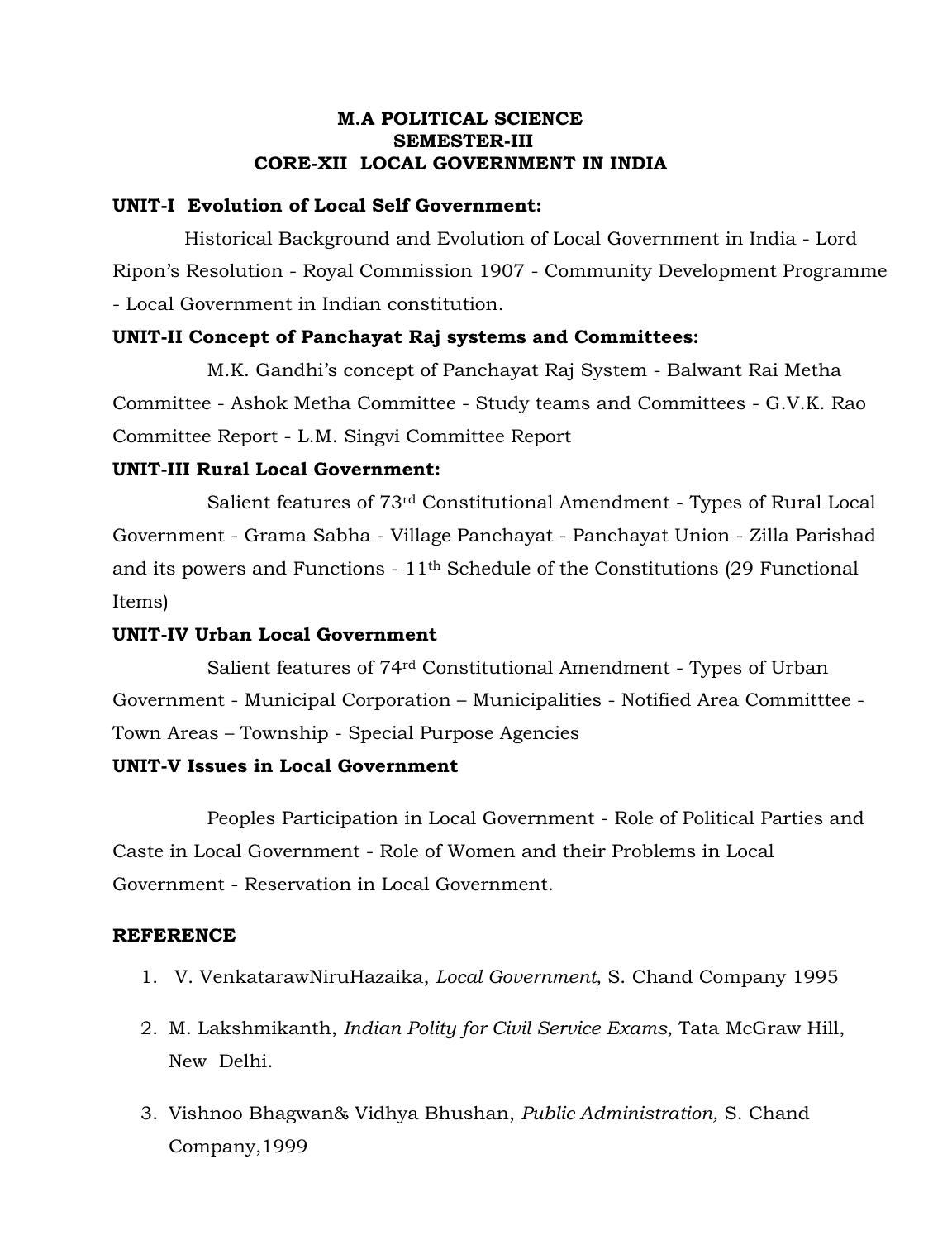#### **M.A POLIITCAL SCIENCE SEMESTER-III ELECTIVE-III-E-GOVERNANCE**

#### **UNIT-I**

 Bureaucracy- meaning, definition, characteristics and its types - Weberian model of Bureaucracy - Developmental stages of E-Governance.

#### **UNIT-II**

Meaning, Nature and importance of E-Governance - Salient features of the E-Governance - Ministry of Electronic and Information Technology.

#### **UNIT-III**

E-Governance in Central Government: Centre for–E-Governance-E-Governance process in central Government- National E-Governance Plan - National Informatics Centre- E-transaction in Central Government-Digital payments – Digital administration

#### **UNIT-IV**

E-Governance in state Government and local Government: Egovernance process in state government- E-Governance process in local Government - development of E-Governance and public services.

#### **UNIT-V**

Challenges of E- Governance – public and private partnership in E-Governance – Cyber law and E-Security -Cyber Crime- Bridging the digital divide.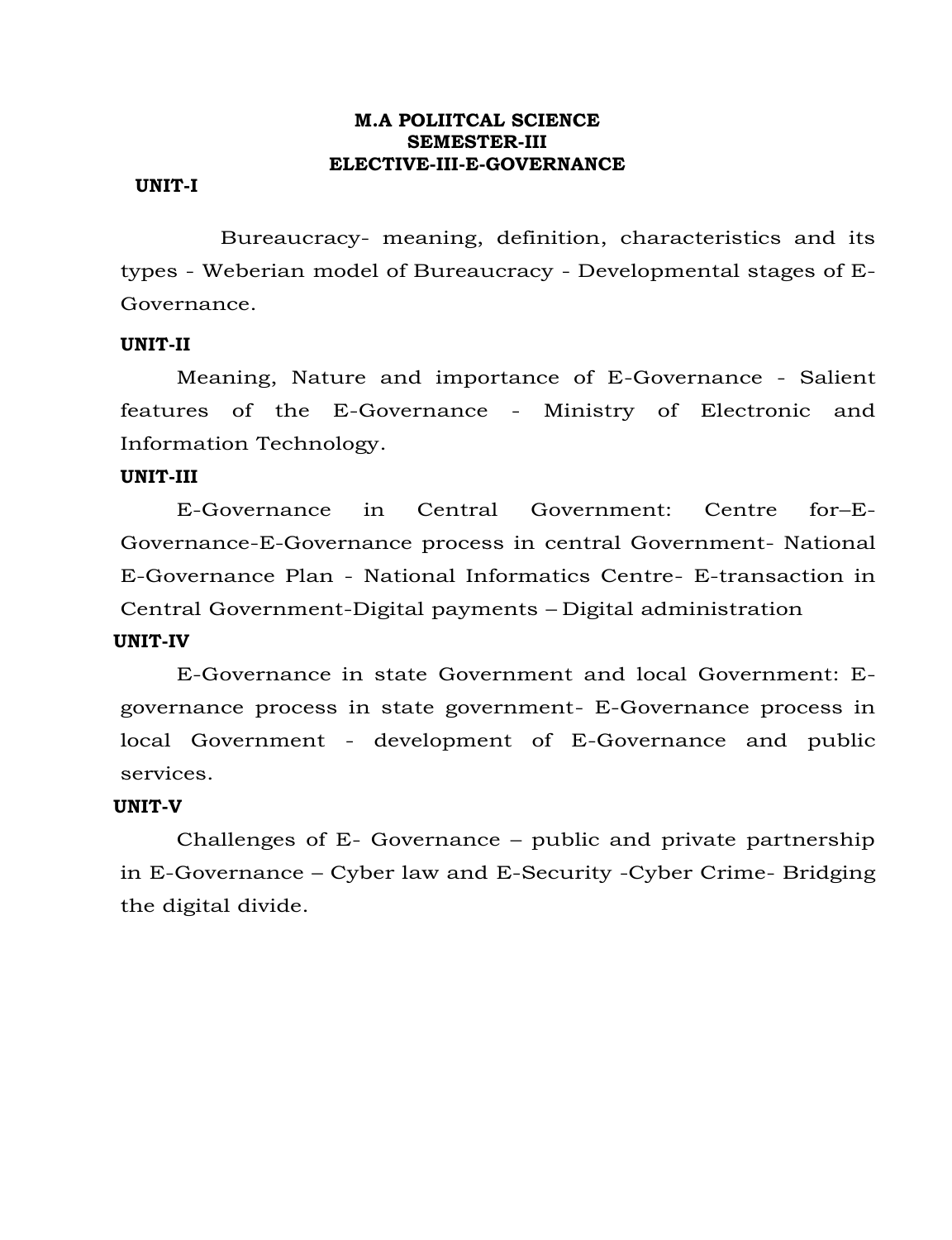- 1. E. Vayunadan& Dolls Methew, *Good Governance Initiatives in India,* PrinticeHall ofIndia, Pvt(L), NewDelhi,2003.
- 2. Vishwas Tripathi, *E - Governance Perspective,* Anmol Publication, Pvt. Ltd. New Delhi,2007.
- 3. R.P. Sinha, *E-Governance in India: Initiatives and Issues,* Concept Publishing Company, NewDelhi,2006.
- 4. S. Pankaj, *Electronic Governance,* A.P.H. Publishing Corporation, New Delhi,2008.
- 5. IT Act, Government of India, [www.mit.gov.in](http://www.mit.gov.in/)<br>6. Website of TamilNadu, www.tn.gov.in
- Website of TamilNadu, [www.tn.gov.in](http://www.tn.gov.in/)
- 7. <http://meity.gov.in/content/e-governance>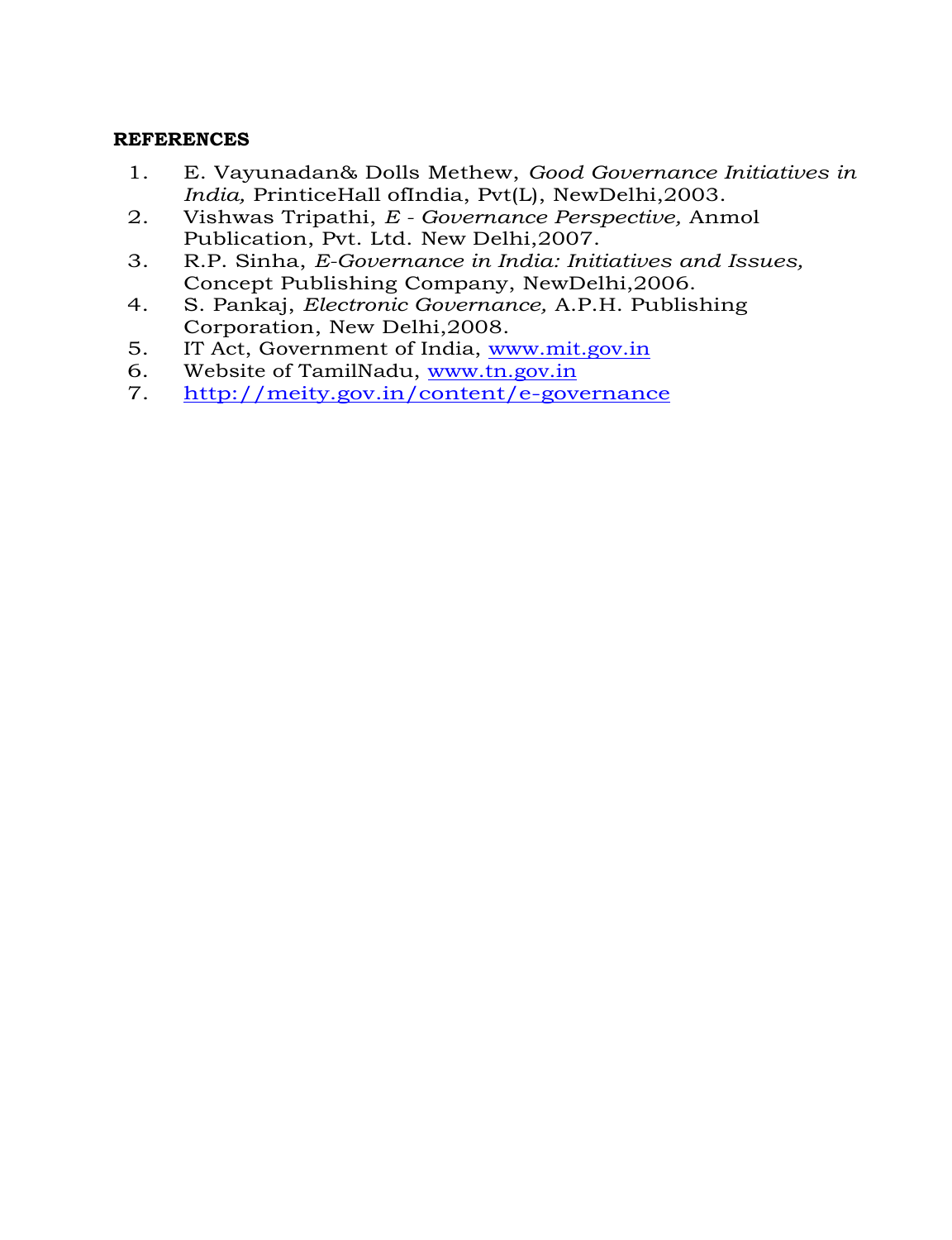#### **M.A POLITICAL SCIENCE**

#### **SEMESTER-IV**

#### **CORE XIII - PUBLIC POLICY ANALYSIS**

#### **UNIT-I Introduction**.

Meaning and Nature scope and importance of policy science– Evolution of policy science – Social, Economic, political and Cultural factors relevance to policy science.

#### **UNIT-II Policy Analysis**.

Policy Analysis – Process and Stages, Models in Policy Analysis: System Model, Pressure Group Model, Game Model and Elite, Institution and Incremental Model– Dror's Optimal Model.

#### **UNIT-III Public policy in India.**

Policy Making Process – Stake Holder's – Citizens – Pressure Groups – Political Parties – Election Manifesto – Agencies in Policy Making – Policy Implementation – Policy Evolution.

#### **UNIT-IV Central Level Policy**

New Economic Policy– Food and Agriculture Policy–Population and Health Policy– Science and Technology Policy–New Education Policy 2020–Environment Policy.

#### **UNIT-V State Level Policy**

Tamil Nadu: Language policy – Reservation policy – Social Welfare Policy.

- 1. Dayalishwar and K. Mathur, *Dynamics of Formulation of Policy in Government of India,* Delhi,1976.
- 2. Dubashi P.R., *Policy and Performance,* New Delhi SAGE,1984.
- 3. Kashya PSC., *Parliament of India: Myths and Realities,*  National Book Trust, New Delhi1988.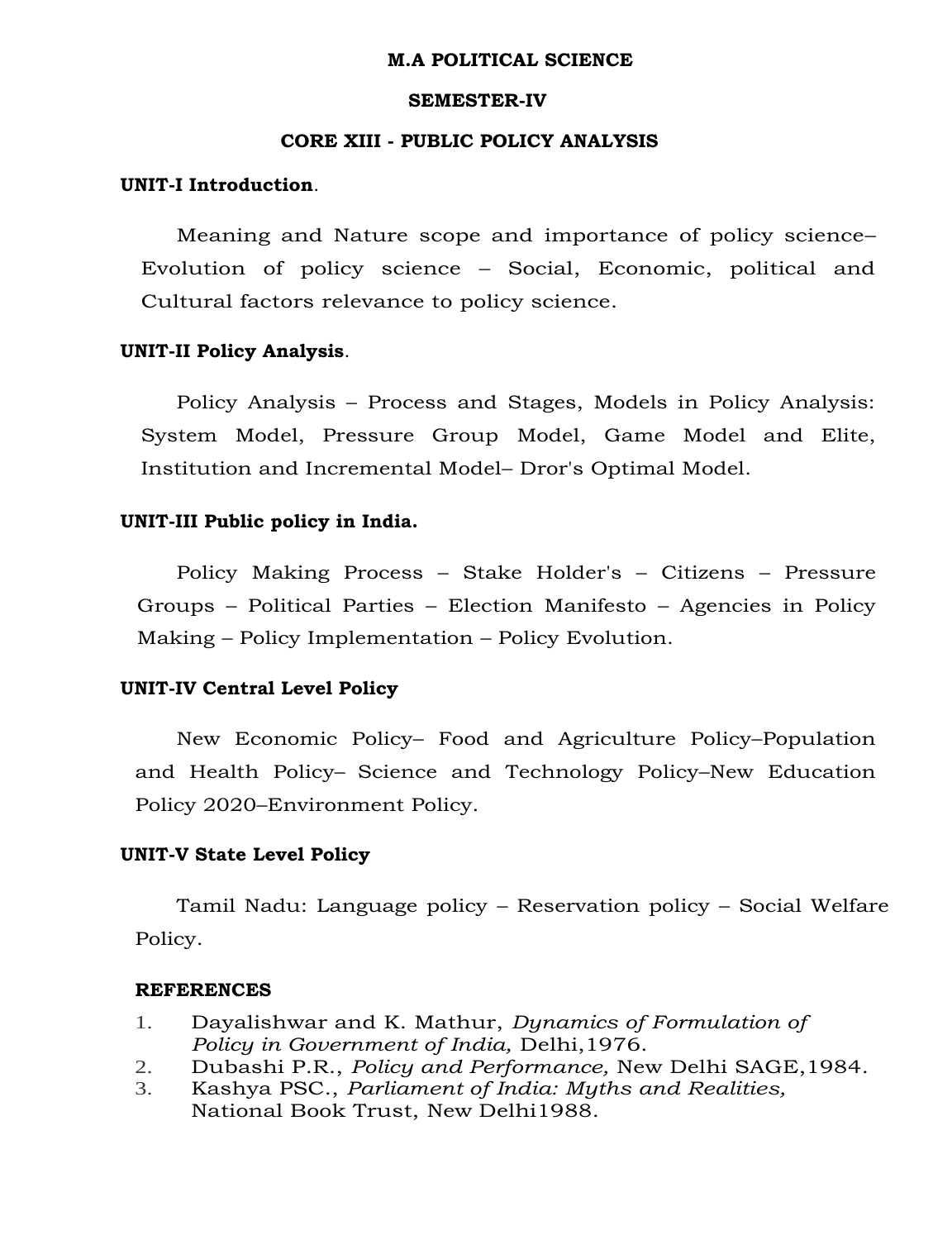#### **M.A. POLITICAL SCIENCE SEMESTER - IV CORE XIV - SOCIAL AND POLITICAL MOVEMENTS IN INDIA UNIT-I**

Brahma Samaj - Arya Samaj - Prathana Samaj - Theosophical Society- Ramakrishna Mission.

#### **UNIT-II**

India's Freedom Movement: Swedeshi Movement - Moderate-Extremist Movements - Revolutionary Movements - Home Rule Movement - Khilafat Movement – Aligarh Movement.

#### **UNIT-III**

Non Co-operation Movement – Civil Disobedience Movement – Quit India Movement.

#### **UNIT-IV**

Peasants Movement - Labour Movement - Human Rights Movement - Women's Movement - TribalMovement.

#### **UNIT-V**

Environment Movement - Silent Valley Movement – Chipko Movement - Narmada Bachao Andolan - Anti Corruption Movement

- 1. Ranjit Kumar.D *Socio-Political Movement in India,* Mittal Publications, New Delhi,2014
- 2. S.N. Chaudhary (Ed.), *Social Movements in Tribal India,* Rawat Publishers, New Delhi,2016.
- 3. Bipan Chandra, *History of Modern India,* Orient Black Swan; First edition, New Delhi,2009.
- 4. Bipan Chandra, *India's Struggle for Independence,* Penguin Book, New Delhi1989.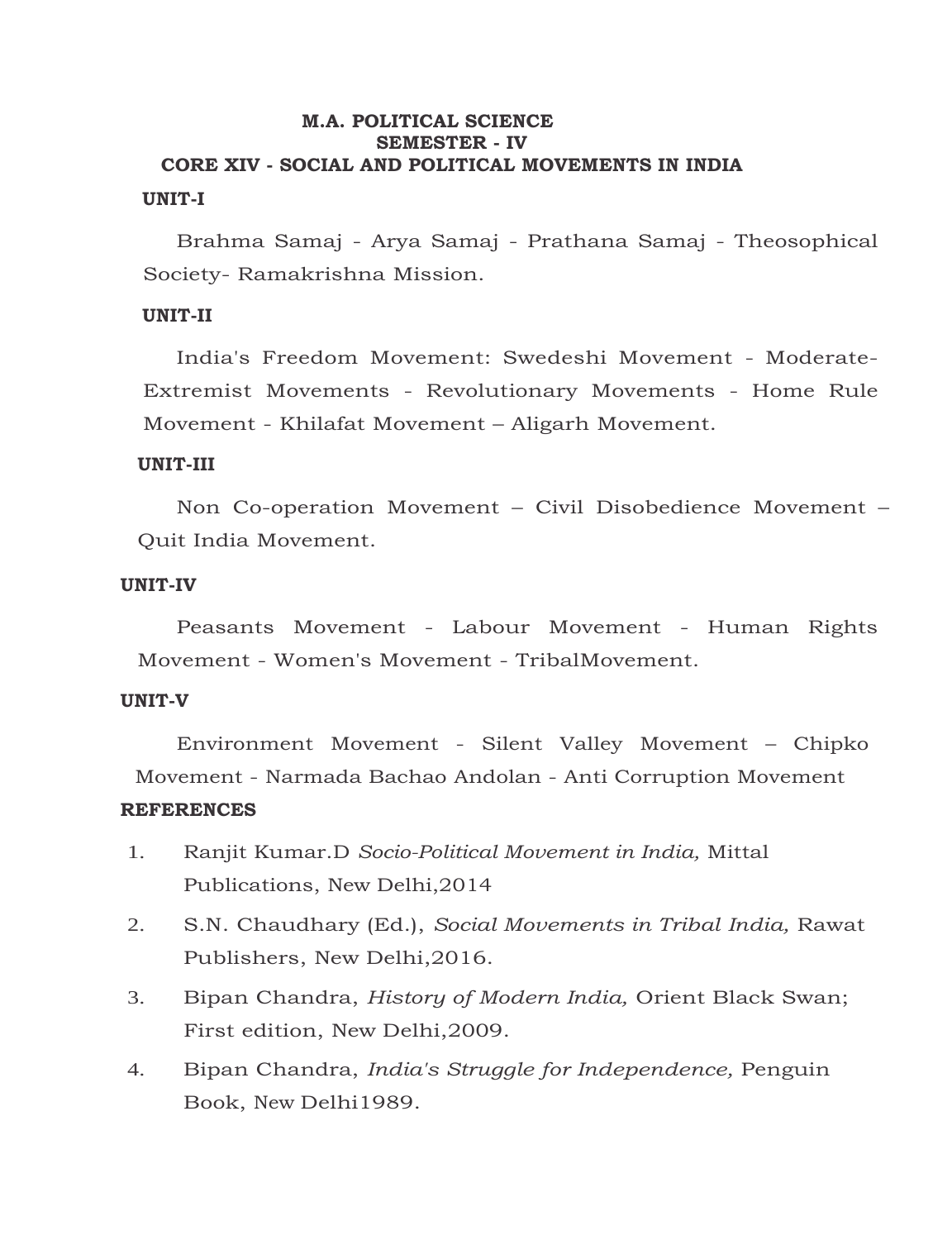#### **M.A. POLITICAL SCIENCE SEMESTER-IV CORE-XV-RESEARCH METHODOLOGY**

#### **UNIT-I**

Meaning, Definition and Purpose of Research- Characteristics of Research - Need for Social Science Research – Types of Research: Descriptive Research-Statistical Research or Analytical Research-Experimental Research - Explorative Research - Diagnostic Research - Case Study Method

#### **UNIT-II**

Statement of the Problem - Review of Literature –Objectives-Hypotheses-Sources - Limitations and Delimitations - Plan of the study.

#### **UNIT-III**

 Research Planning – Research Design – Types of Research Design – Preparation of Research Design – Sampling – Types of Sampling – Variables – Theory.

#### **UNIT-IV**

 Meaning, Sources of Data – Primary and Secondary Data - Methods of Data Collection: - Survey Research - Interview Method – Questionnaires - Observation - Analysis and Interpretation of Data. **UNIT-V** 

Types and Contents of Report Writing- Research Report Format – Use of ICT in Research – SPSS applications in Social Science Research- Foot Notes End Notes – Appendices - References and Bibliography – Plagiarism and Academic Honesty – Publication Ethics.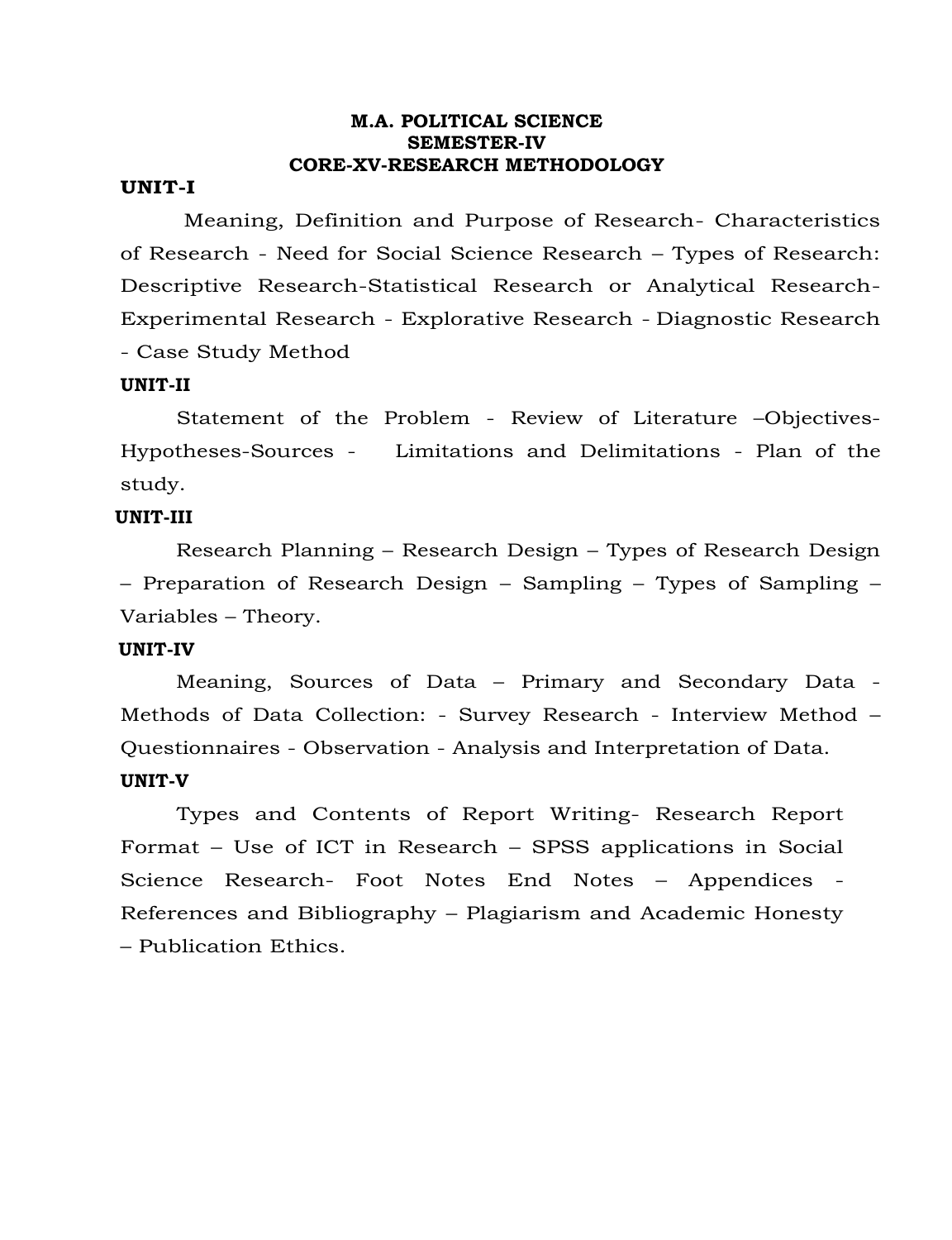- 1. Tamilannal Eram, Periaykaruppan& M.S Lakkuvanan, *An Introduction to Research Methodology* (Tamil Book) MeenachiPuthaka Nilayam, Madurai,2004
- 2. Dr. V.K Dube, *Research Methodology in Political Science,* Omega Publications, New Delhi,2015.
- 3. Wiiliam J. Goode, Paul K. Half, *Methods in Social Research,* Surjeeet Publications, 2006.
- 4. Dr. O.R. Krishnaswami, *Methodology of Research in Social Sciences,* Himalaya Publishing House, Mumbai,1999.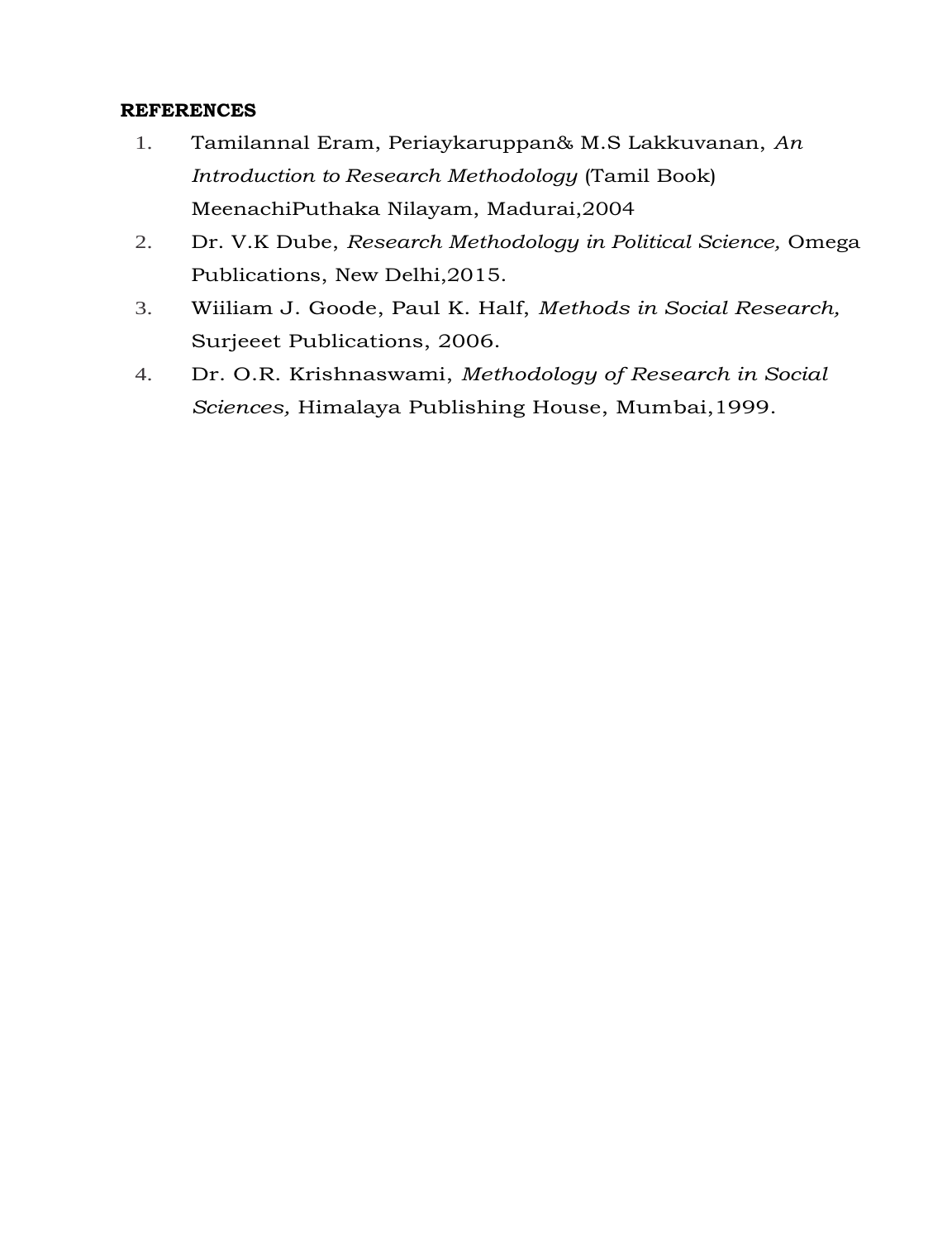#### **M.A. POLITICAL SCIENCE SEMESTER - IV CORE XVI - ISSUES IN INDIAN DEMOCRACY**

#### **UNIT-I**

Nation – Building and Political Institutions – Democratic Political Process: Meaning and Theory of Democracy- Electoral System- Forms of Representation Participations- Political Accountability.

#### **UNIT-II**

Democratic Values: Individual Freedom- Equality – Liberty- Justice- People's Participation- Role of Political Parties in Democracy- Inner Parties Democracy

#### **UNIT-III**

Institutional Arrangements: Rule of Law- Democracy and Judiciary- Democratic Process and Parliamentary performance- Democratic process and Local Government.

#### **UNIT-IV**

Nature of Indian federalism: centre – state relations-legislative, administrative, financial, and political: distribution of powers between centre and states - National integration.

#### **UNIT-V**

Contemporary Challenges to Indian Democracy: Caste and Religious based Politics- Regionalism- Linguism-Criminalization and Corruption- Regional disparities- Environmental degradation - Problems of Poverty- Human Development Index.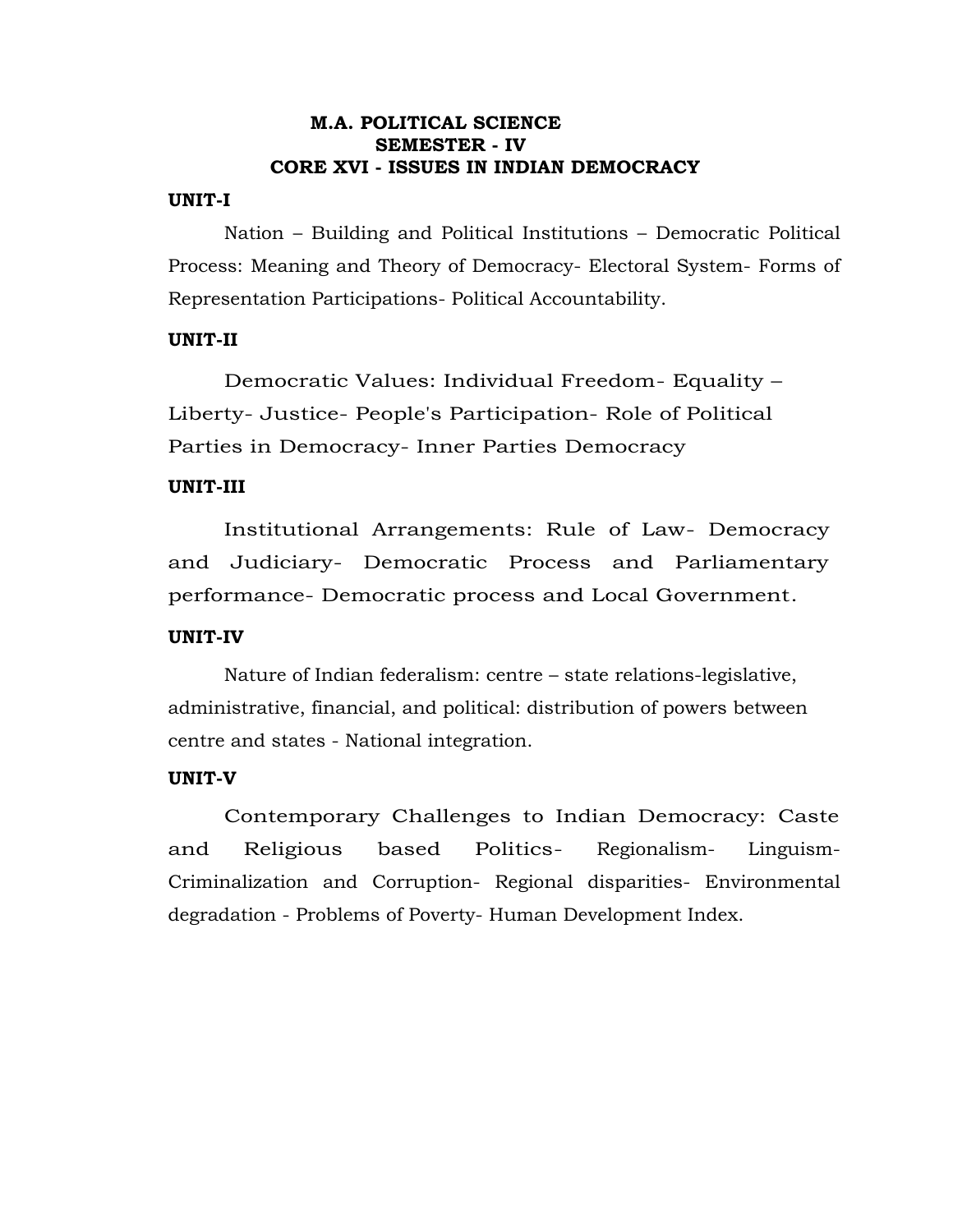- 1. C.P. Bhambhri, *Democracy in India,* National, Book Trust, New Delhi,2007.
- 2. M. Lakshmikanth, *Indian Polity for Civil Services Exams,* Tata McGraw Hill Education (India) Pvt. Ltd., NewDelhi,2013.
- 3. D.C. Gupta, *Indian Government and Politics,* Vikas Publishing House Pvt. Ltd., 2010.
- 4. Journals, Magazines and Periodicals.